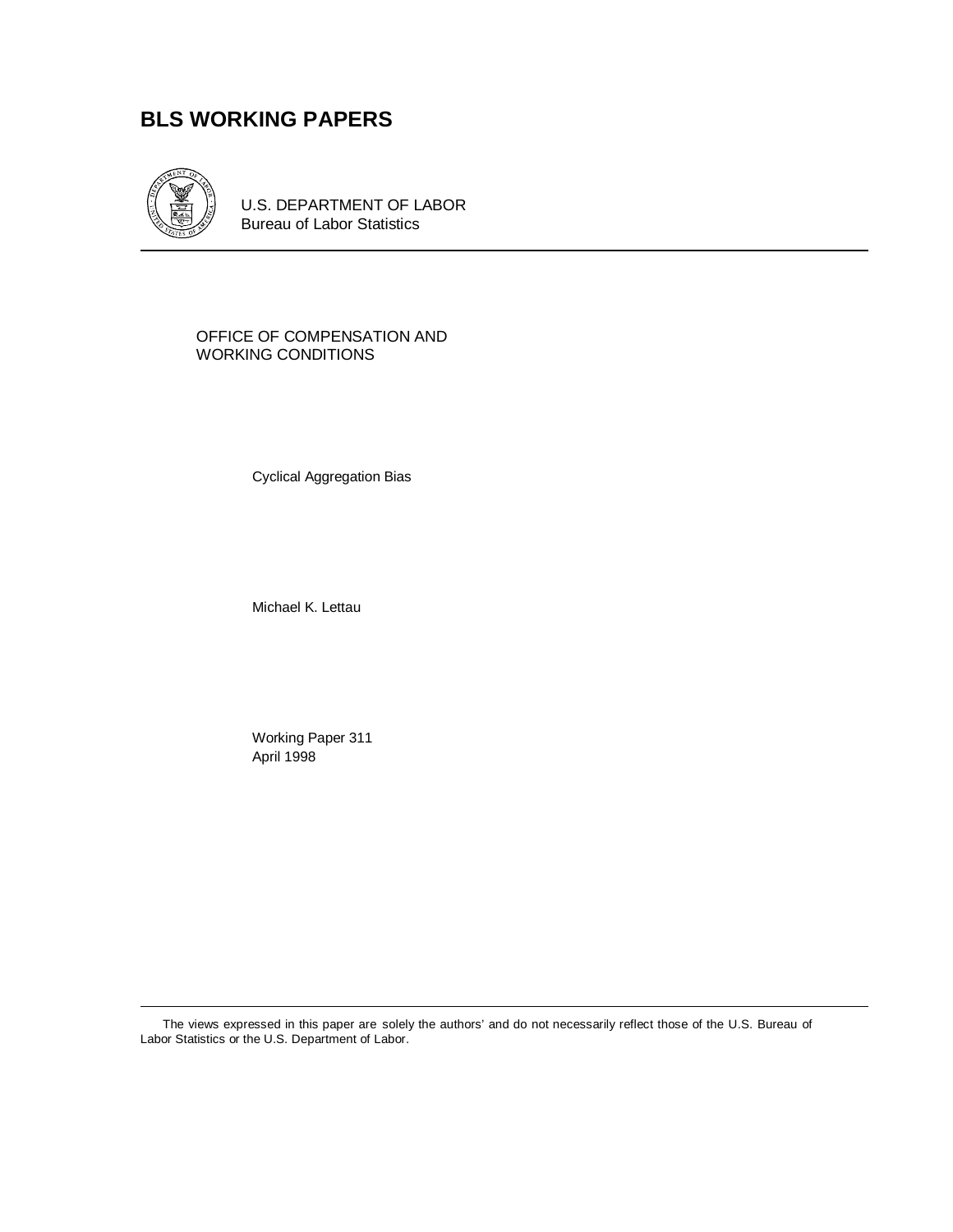# **Cyclical Aggregation Bias**

Michael K. Lettau

April 1998

# **Abstract**

The paper estimates the aggregation bias in compensation per hour for the United States, where aggregation bias is defined as the difference over the business cycle between compensation in the typical job and average compensation in the labor market. It compares the Employment Cost Index with the Employer Cost for Employee Compensation, both of which are calculated using the same data from a panel survey of jobs. The results suggest that the aggregation bias is countercyclical, so compensation in the typical job is more procyclical than average compensation in the labor market.

The views expressed in this paper are those of the author and do not necessary reflect the policies of the U. S. Bureau of Labor Statistics or the views of other BLS staff members.

Michael K. Lettau Office of Compensation and Working Conditions Bureau of Labor Statistics, mail stop 4130 PSB 2 Massachusetts Avenue NE Washington, DC 20212 Phone: (202) 606-7396 Fax: (202) 606-6310 lettau\_m@bls.gov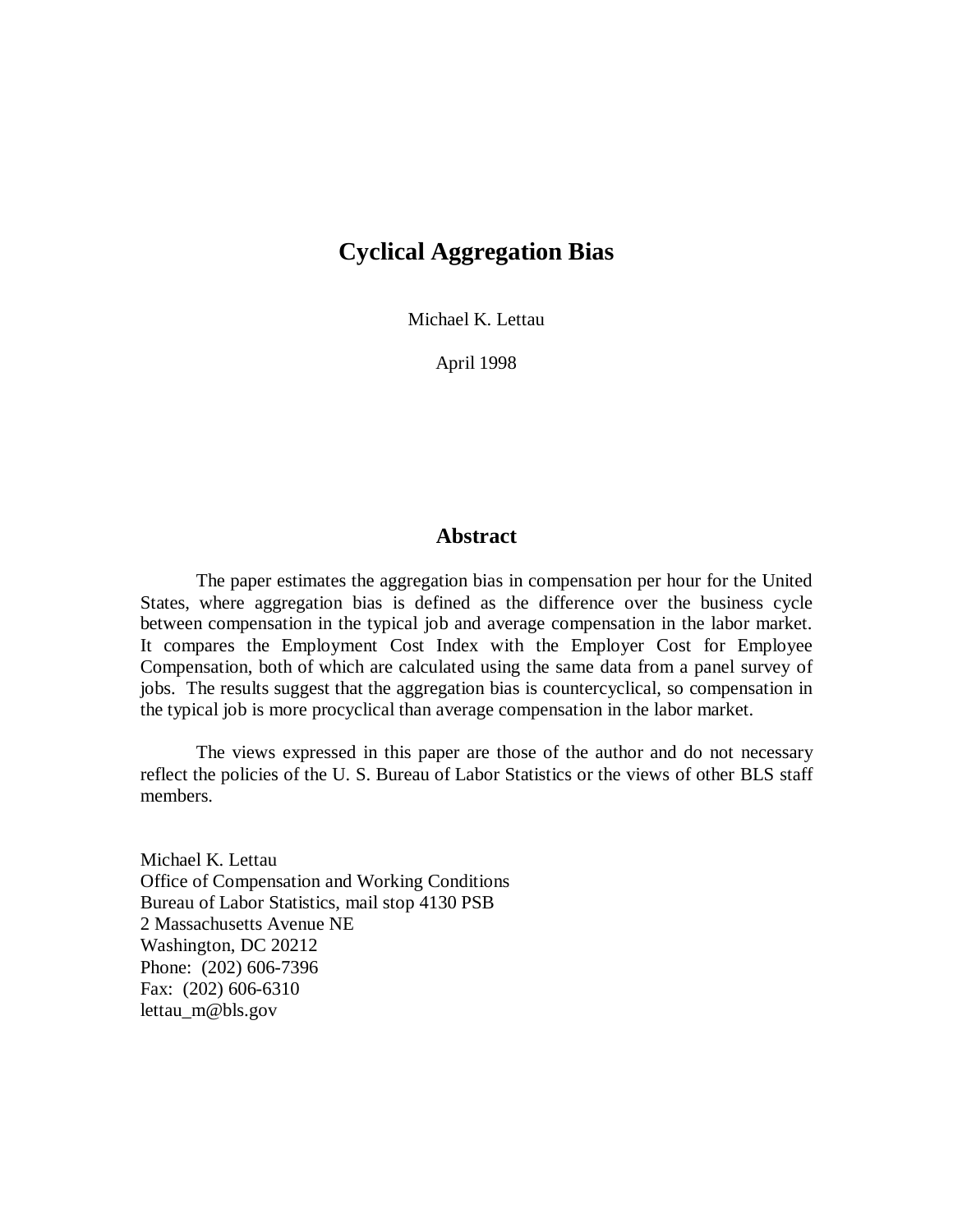### **I. Introduction**

Previous studies of the wage rate over the business cycle define aggregation bias as the difference between the cyclical movement of the wage rate for a typical worker and the average wage rate in the labor market. Average wage measures may misrepresent the movement of the typical worker's wage because the composition of workers changes over the cycle. Previous studies therefore create a panel of continuously employed workers to calculate a wage series that is uncontaminated by changes in the labor force. They disagree as to the sign and magnitude of the aggregation bias, although the preponderance of the evidence suggests it is countercyclical. That is, the typical worker's wage rate is more procyclical than the average wage rate in the labor market. See Abrahams and Haltiwanger (1995) for a review of the literature.

For their uncontaminated series, previous studies focus primarily on holding the set of workers constant over the cycle. Holding the job situation of workers constant receives at most secondary consideration. Bils (1985) finds that wage rates of young men are strongly procyclical for workers who change employers. However, his estimate is much smaller in magnitude and not statistically significant for young men who remain with the same employer. In contrast, Solon, Barsky, and Parker (1994) report that wage rates are only slightly less procyclical for prime-aged male workers who remain with the same employer than for all prime-aged male workers.

This paper also compares the cyclical movement of an average compensation series with a compensation series that is not contaminated by changes in the composition of the labor force. It compares the Employer Cost for Employee Compensation (ECEC) with the Employment Cost Index (ECI), both of which are calculated using data from the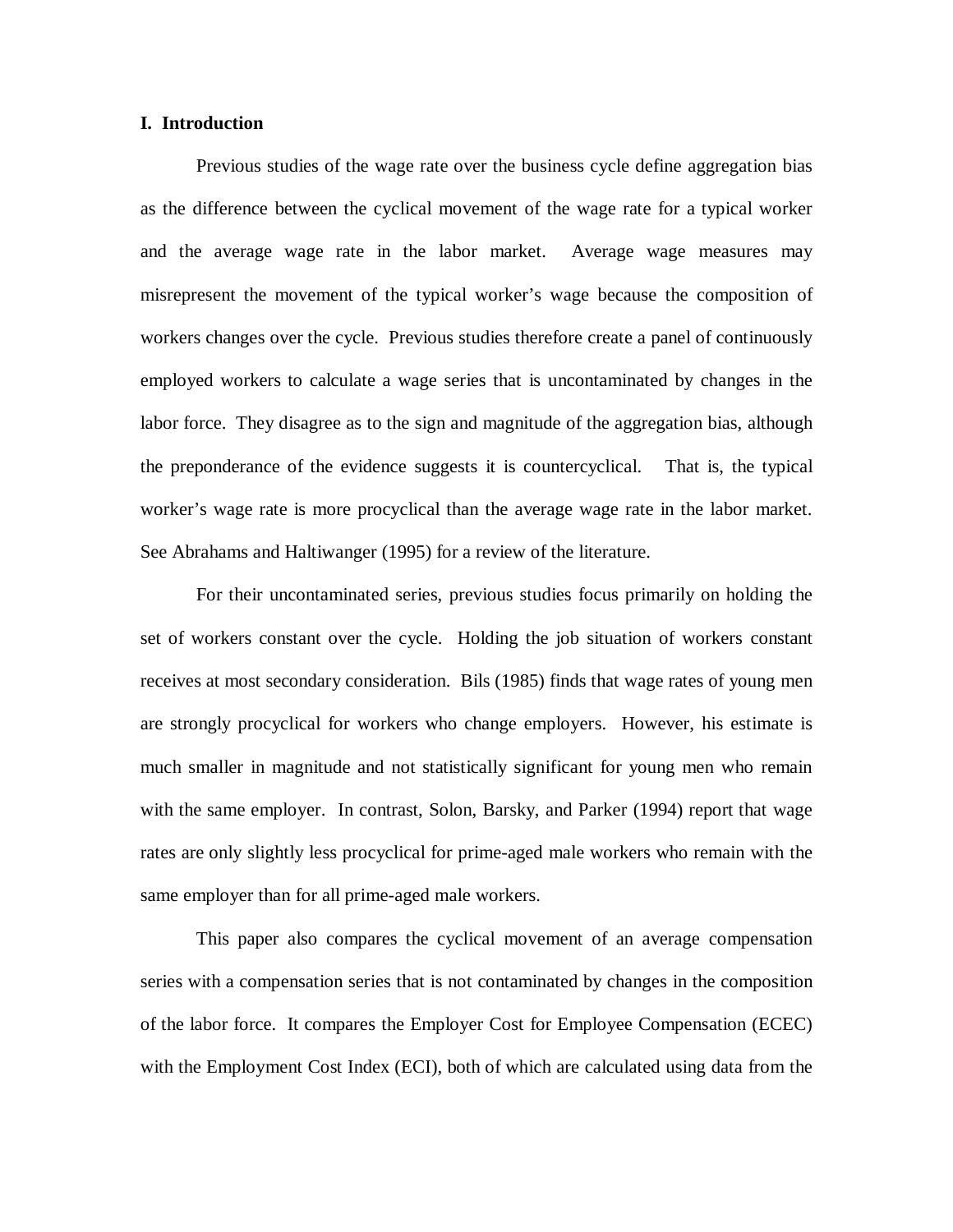National Compensation Survey (NCS) of the U. S. Bureau of Labor Statistics (BLS). Because the NCS is a panel survey of jobs rather than individuals, the ECI focuses on holding the detailed job situation constant over time, not the individual worker. Therefore, this paper addresses a somewhat difference question from previous studies. How does the cyclical movement of average compensation in the labor market compare to the movement of compensation in the typical job?<sup>1</sup>

Other unique aspects of the paper are the following. The ECI and ECEC are based on the same micro data from the NCS. They differ only in the way these micro data are aggregated. Therefore, they provide an opportunity to compare two widelyreported compensation series that use the same concepts and data collection procedures. Moreover, the NCS is specifically designed and replenished to produce an uncontaminated series that continually represents private and state and local government workers. Further advantages are that the data are collected quarterly, which corresponds more closely to a business cycle frequency than annual measures. Also, the ECI and ECEC report employer costs for fringe benefits as well as wages and salaries. Finally, the data are collected from establishments rather than households, so they may be subject to less measurement error.

The paper is organized as follows. The next section describes the National Compensation Survey and how the ECI and ECEC are calculated. The third section presents the empirical results. The results suggest that the aggregation bias is countercyclical, so compensation in the typical job moves more procyclically than average compensation in the labor market. The final section summarizes.

-

<sup>&</sup>lt;sup>1</sup> Wilson (1996) and Solon, Whatley, and Stevens (1997) each use data from two firm to estimate the cyclicality of wage rates for workers who remain in the same job and workers who remain with the same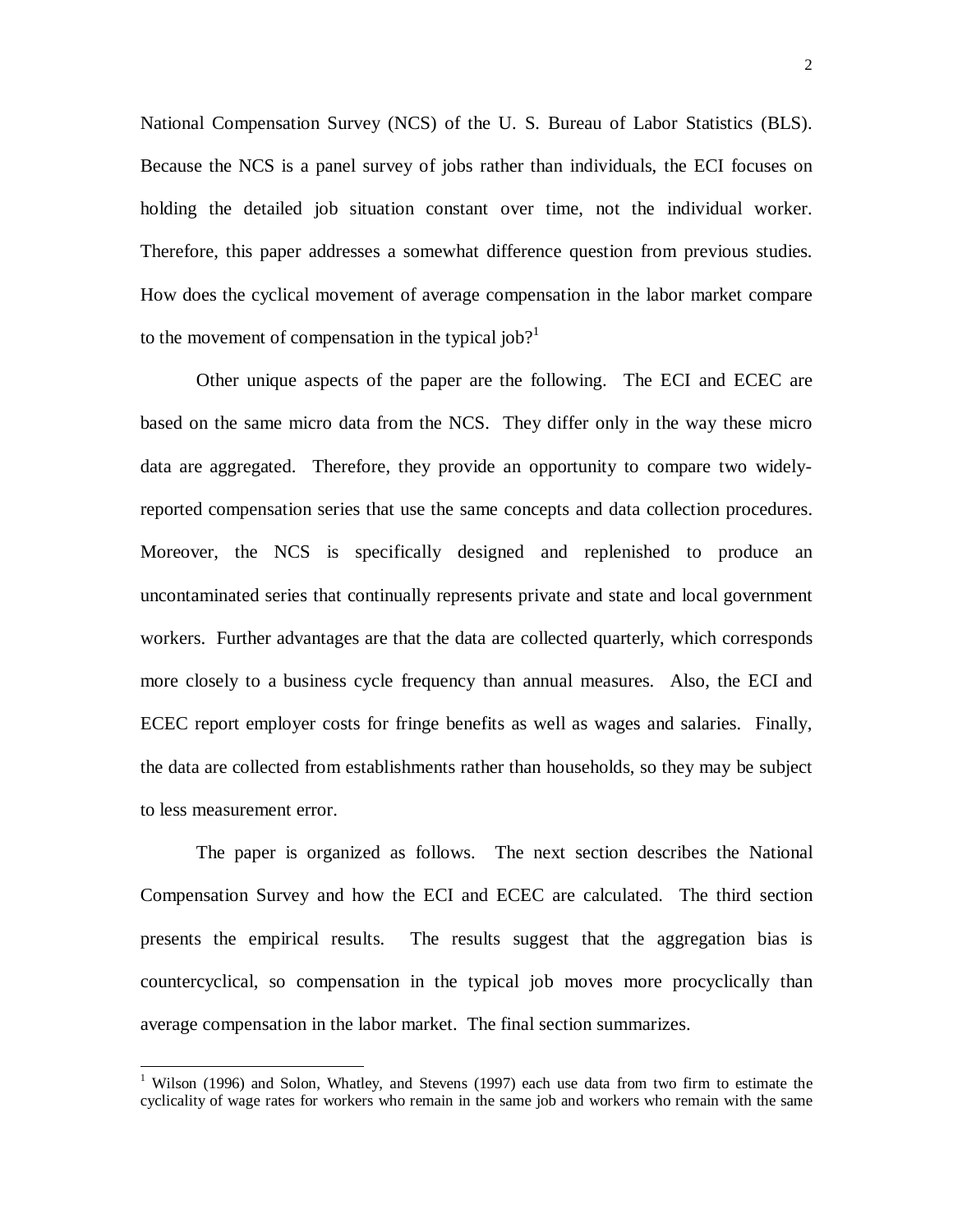## **II. Description of ECI and ECEC**

The NCS is a quarterly survey of jobs within establishments. Like all index number programs, the ECI must define a good that it can price from one quarter to the next. Jobs in the NCS for purposes of the ECI and ECEC are chosen as follows. For each establishment in the survey, a small number of workers are chosen randomly from an employee list. The establishment is then asked which jobs the chosen employees hold. The job refers to the most detailed job classification recognized by the establishment. These jobs become the units of observation, and the NCS collects average data among the workers in the job. Thus, relative to other index number programs at the BLS, the ECI largely defers to the supplier of its data, the establishment, to define what is considered the same good over time. The jobs are scheduled to remain in the NCS for roughly four to five years. See the BLS Handbook of Methods (1997) for a complete description of the NCS.

The ECI is reported as an index number, with a base period arbitrarily defined as 100. The ECEC is reported in dollars and cents. They use the same micro data in their calculation. They just aggregate the micro data differently. This paper interprets their log difference as the aggregation bias. Let the ECI for quarter t equal  $I_t$  and let the ECEC for quarter t equal  $W_t$ . Their log difference equals the following.

$$
[1] \qquad \ln(I_t) - \ln(W_t) \quad = \quad K_o + \ln(\sum_i E_{ib} w_{it}^{ECI}) - \ln(\sum_i E_{it} w_{it})
$$

The  $K_0$  term depends on the quarter in which the ECI is defined to equal 100, but it does not vary with t otherwise.

firm but switch jobs.

-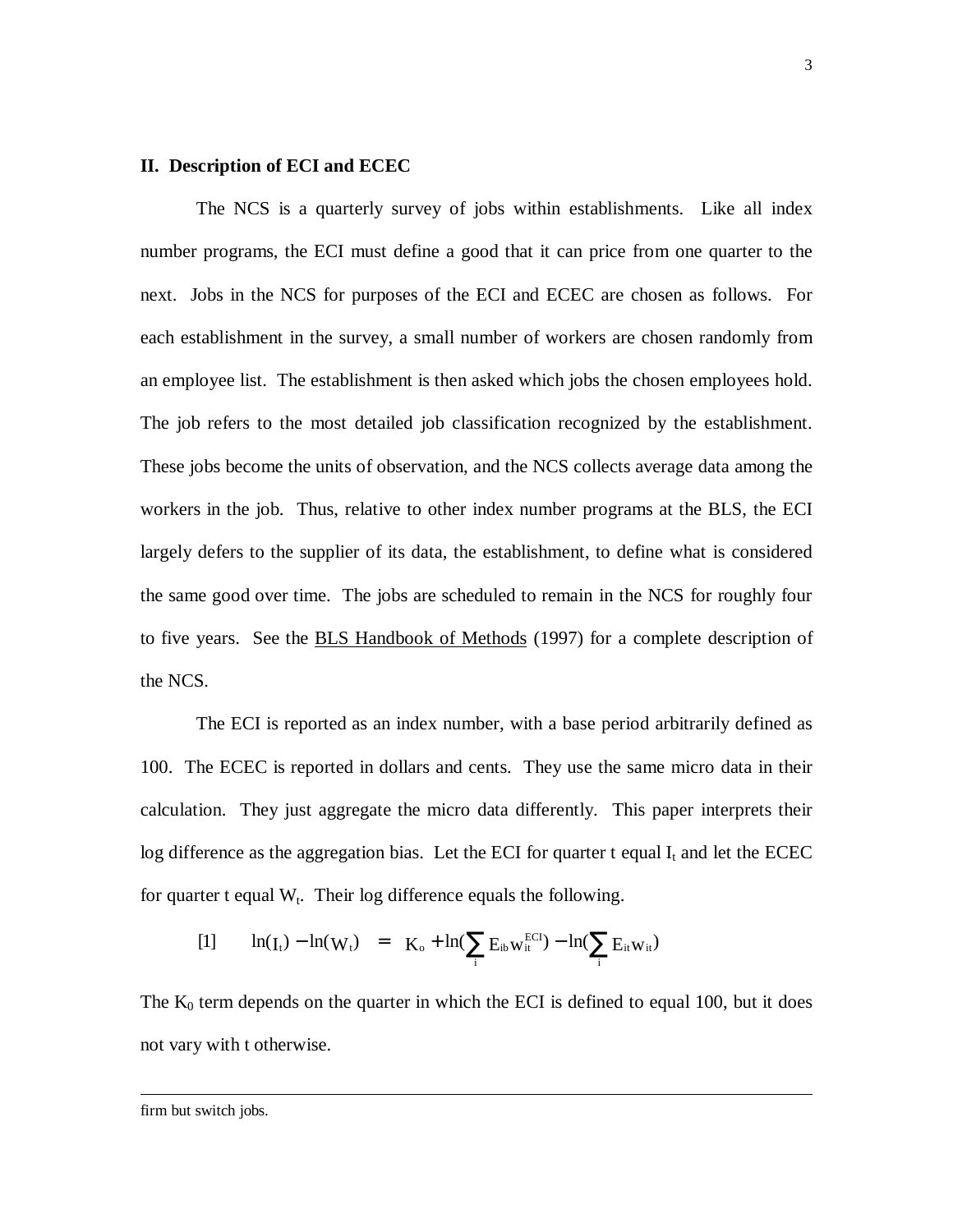Interpretation of the right-hand side of equation [1] as the aggregation bias requires an explanation of how the ECI and ECEC are calculated. The labor market is divided into categories of labor, which are defined by the cross-section of approximately 70 industry and ten occupation groups. The i in equation [1] is the subscript for the categories. The ECI and the ECEC are both calculated in two steps. First, compensation is estimated for each category. Second, the categories are aggregated into the overall estimate. Both steps differ between the ECI and ECEC.

The ECI, which is designed to remove quarter-to-quarter changes in the composition of jobs, calculates compensation for each category of labor using an updating procedure.

$$
[2] \qquad w_{it}^{ECI} = w_{it-1}^{ECI} \times r_{it}
$$

The variable  $r_{it}$  equals average compensation in quarter t divided by average compensation in quarter t-1 among jobs from category i in the sample for both t and t-1. Thus, the ECI does not estimate compensation for category i in quarter t by simply averaging compensation among jobs from the category currently in the sample. Instead, it updates compensation for quarter t-1 by the growth in compensation between t-1 and t among a set of matched jobs. Similarly, the category's compensation in t+1 equals compensation in t updated by the set of jobs matched between t and  $t+1$ , etc.

Because the sample is constantly being replenished, jobs matched between t-1 and t will not equal jobs matched between t and t+1, etc. However, the updating procedure ensures that the level of compensation in jobs entering the sample is never compared to the level of compensation in jobs they replace. Consequently, if the distribution of jobs in the labor market is moving toward lower-paying jobs, but the growth rate in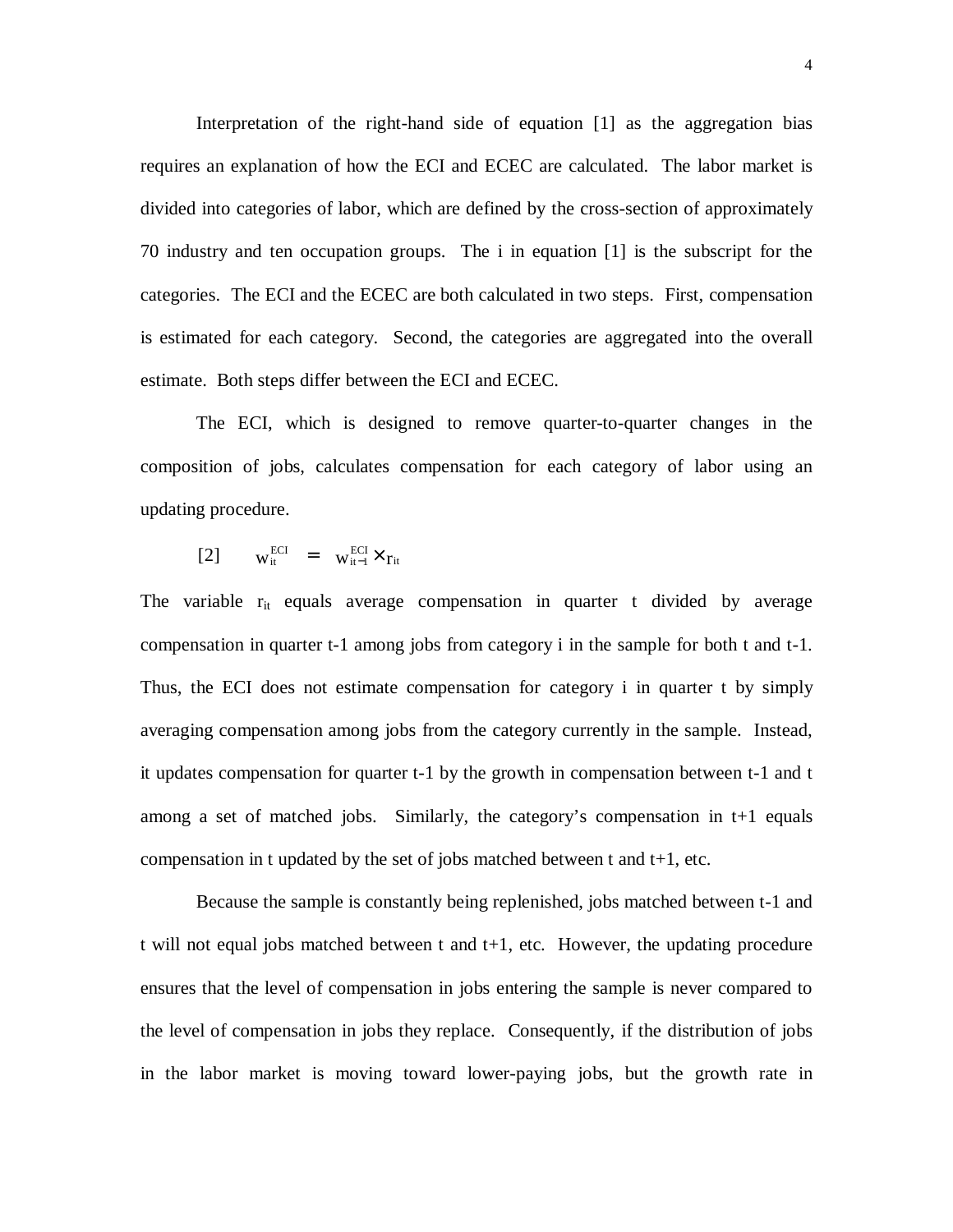compensation is the same for all jobs, the ECI will reflect the constant growth rate. It will not pick up the trend toward lower-compensation jobs, even though jobs entering the sample tend to have lower compensation than the jobs they replace. The ECI is designed specifically to chain out such changes in the distribution of the jobs.

In contrast, the ECEC uses no updating procedure. The ECEC simply uses average compensation among jobs from category i currently in the sample to estimate the category's compensation, which is the numerator for the updating ratio in equation [2]. Therefore, the ECEC will reflect a trend in the labor market toward lower or higherpaying jobs.

The second step for both the ECI and the ECEC is to combine the estimates for the categories of labor into the overall measure. Again, the ECI and ECEC handle the step differently. The ECI continues to focus on removing composition changes, so the categories are aggregated using a fixed set of employment weights from a base period, represented by the  $E_{ib}$  terms in equation [1]. In contrast, the ECEC uses current employment shares for the categories of labor, represented by  $E_{it}$  in equation [1].

#### **III. Empirical Results**

Previous studies on the cyclicality of wage rates generally proceed as follows. They first deflate the average wage series and the uncontaminated series using a price index. They then regress the deflated series separately on a measure of the business cycle. The difference in the coefficient estimates for the cyclical measure estimates the aggregation bias. In contrast, this paper estimates the aggregation bias directly. The log difference between the ECI and the ECEC is regressed on the unemployment rate, which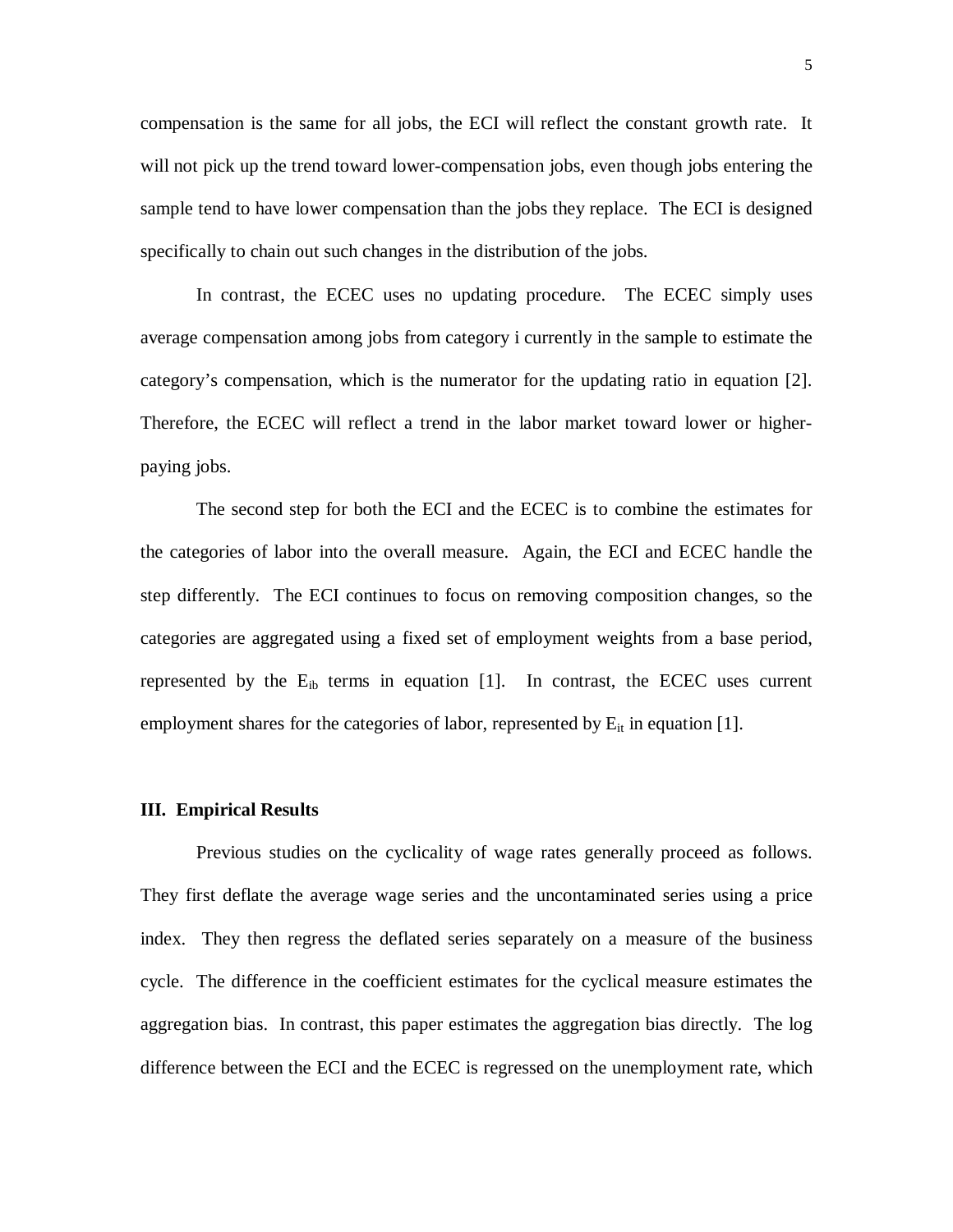is used as the measure of the cycle. The coefficient for the unemployment rate gives the estimate of the aggregation bias. Estimating the aggregation bias directly has the advantage that any aggregate price index used to deflate both the ECI and ECEC will cancel out of equation [1]. Thus, the relationship between their log difference and the unemployment rate can be interpreted as the aggregation bias in average real compensation as well as average nominal compensation, without the need to introduce a price index into the estimation.

For the empirical exercises, the ECI and ECEC series begin in March 1986 and run through December 1997, although March 1986 is defined as 100 for the ECI, so the sample effectively begins in June 1986. The ECEC was first published in 1987, but the BLS recently reported estimates for  $1986$ <sup>2</sup> The BLS publishes the ECEC for March quarters only, but this paper calculates ECEC estimates for all quarters using the same procedure. In June 1986, the ECI began using the 1980 Census for the fixed employment weights, as represented by  $E_{ib}$  in equation [1]. In March 1995, the ECI switched to the 1990 Occupation Employment Survey (OES). However, this paper continues to use the 1980 Census weights to avoid a slight break in series. The results are very similar when the 1990 OES weights are used for the fixed weights throughout the period. Although the NCS also collects data for workers in state and local government, the results are restricted to workers in private industries.

The results presented are mainly coefficient estimates for the unemployment rate from the following regression.

$$
[3] \qquad \ln(I_t) - \ln(W_t) = \alpha_0 + \alpha_1 t + \alpha_2 t^2 + \delta' S_t + \beta U_t + \varepsilon_t; \quad \varepsilon_t = \rho \varepsilon_t + v_t
$$

-

 $2$  See Schwenk (1997).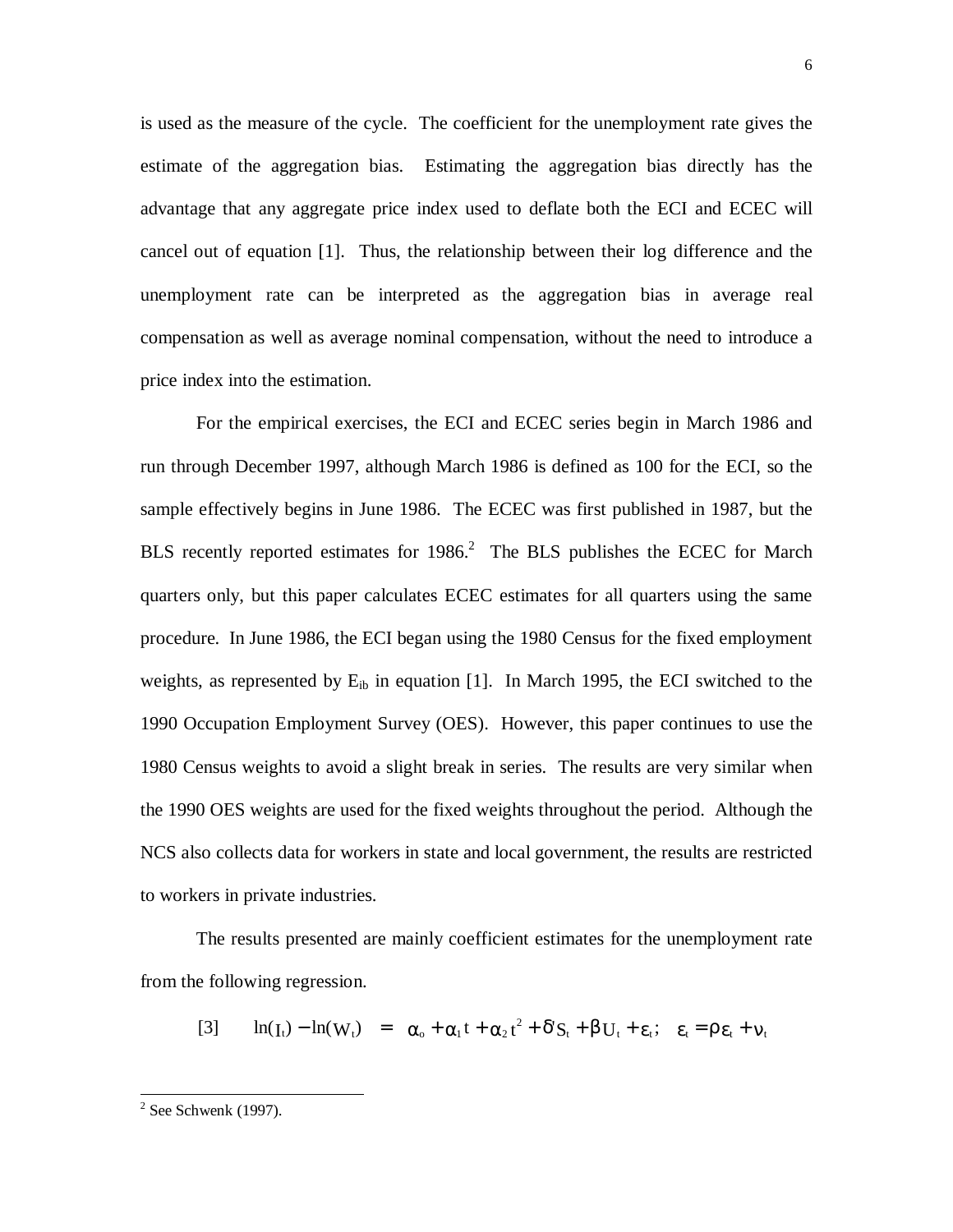The  $S_t$  terms are dummy variables for June, September, and December, so the log difference between the ECI and the ECEC is regressed on the unemployment rate  $U_t$ , a quadratic time trend, and seasonal dummy variables. The error term is assumed to follow first-order autocorrelation.

As background, Chart 1 shows the log difference between the ECI and ECEC for wages and salaries, benefits, and total compensation. Total compensation equals the sum of wages and salaries and benefits. The log difference is set to zero in March 1986 for each of the three series. The ECI grew relative to the ECEC for all of them, although the differential increased the most for benefits. From March 1986 through December 1997, the ECI grew by 49, 68, and 54 percent for wages and salaries, benefits, and total compensation, respectively, while the ECEC grew by 39, 41, and 39 percent.

 Superimposed on the right-hand axis of Chart 1 is the unemployment rate. The unemployment rate series is for private wage and salary workers in all nonagricultural industries except private households, because it matches the scope of the NCS most closely. The unemployment rate declines from the beginning of the period through the end of the 1980s. It then increases to the trough of the business cycle at the end of 1991 and the beginning of 1992. The unemployment rate declines steadily after 1992.

Lettau, Loewenstein, and Cushner (1997) documents the dominant feature in Chart 1, the divergent growth between the ECI and the ECEC, which suggests a shift toward lower-compensation jobs. Here, the focus is on the business cycle. As specified in equation [3], if an expansion in the labor market augments the shift toward lowercompensation jobs beyond the time trend, the aggregation bias is countercyclial.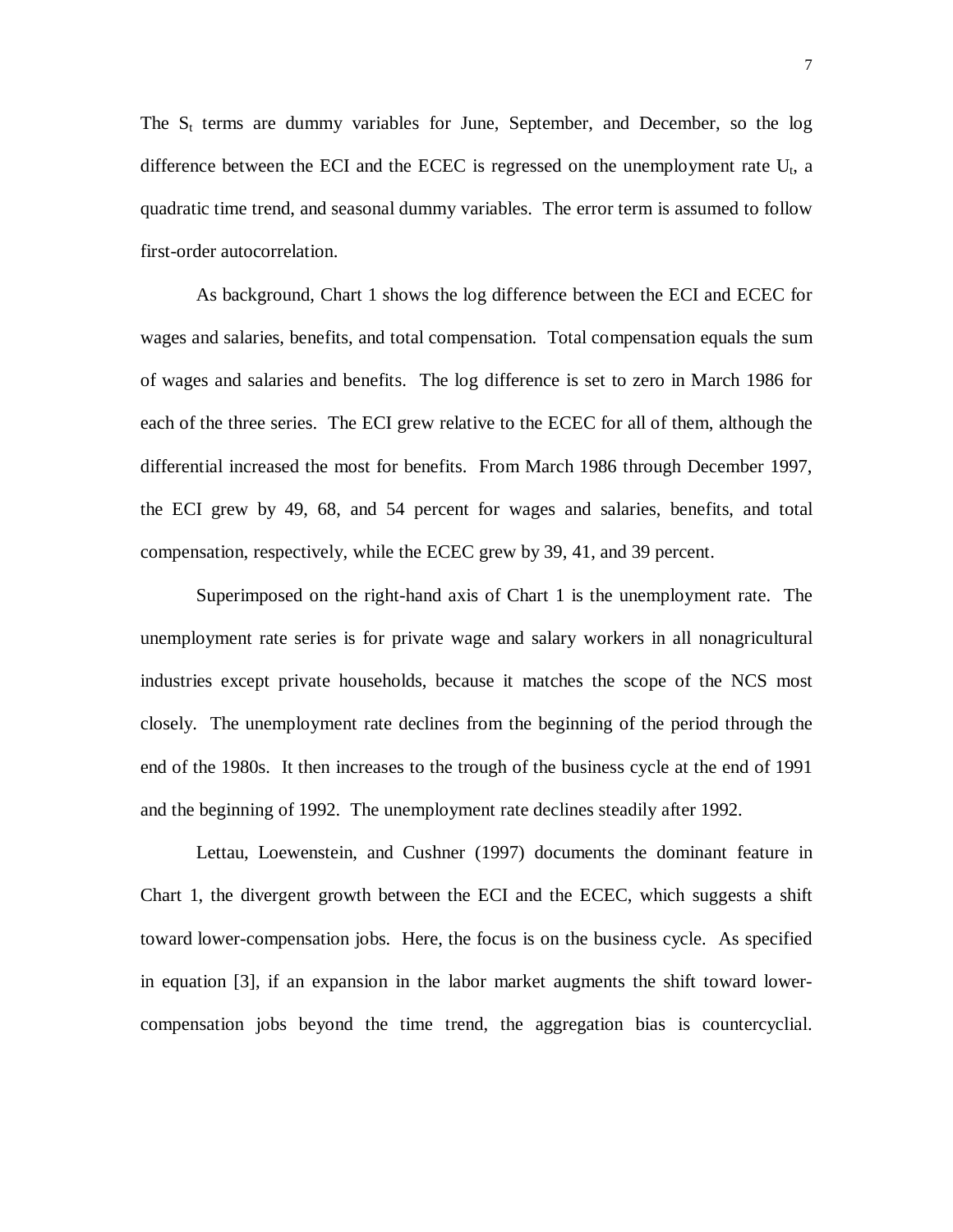Conversely, if an expansion offsets the longer-term trend, the aggregation bias is procyclical.

The top third of Table 1 shows estimates of the unemployment rate coefficient in equation [3] for workers from all private industries. The columns present separate results for wages and salaries, benefits, and total compensation. For all three dependent variables, the coefficient estimate for the unemployment rate is negative, although it is not statistically significant for benefits. The negative estimates suggest the aggregation bias is countercyclical, so compensation in the typical private job is more procyclical than average compensation among private workers.

Chart 2 makes the negative comovement between the aggregation bias and the business cycle more transparent. It plots the residuals of the log difference between the ECI and ECEC and the unemployment rate from regressions on the quadratic time trend and the seasonal dummy variables. The residuals for the log difference clearly tend to be above zero when the residuals for the unemployment rate are below zero, and vice versa. One exception is during the recession of the early 1990s, when the residual for the unemployment rate becomes positive a few quarters before the residual for the log difference becomes negative. However, due to some details of the ECEC calculation, the aggregation bias might be expected to lag the unemployment rate by at least a quarter or two. It is actually somewhat surprising how contemporaneous their comovement is. The next section explores these details of the ECEC more fully.

One way to gauge the magnitude of the coefficient estimates for the unemployment rate is to compare them to the time trend. The countercyclical aggregation bias implies that a contraction in the labor market partially offsets the trend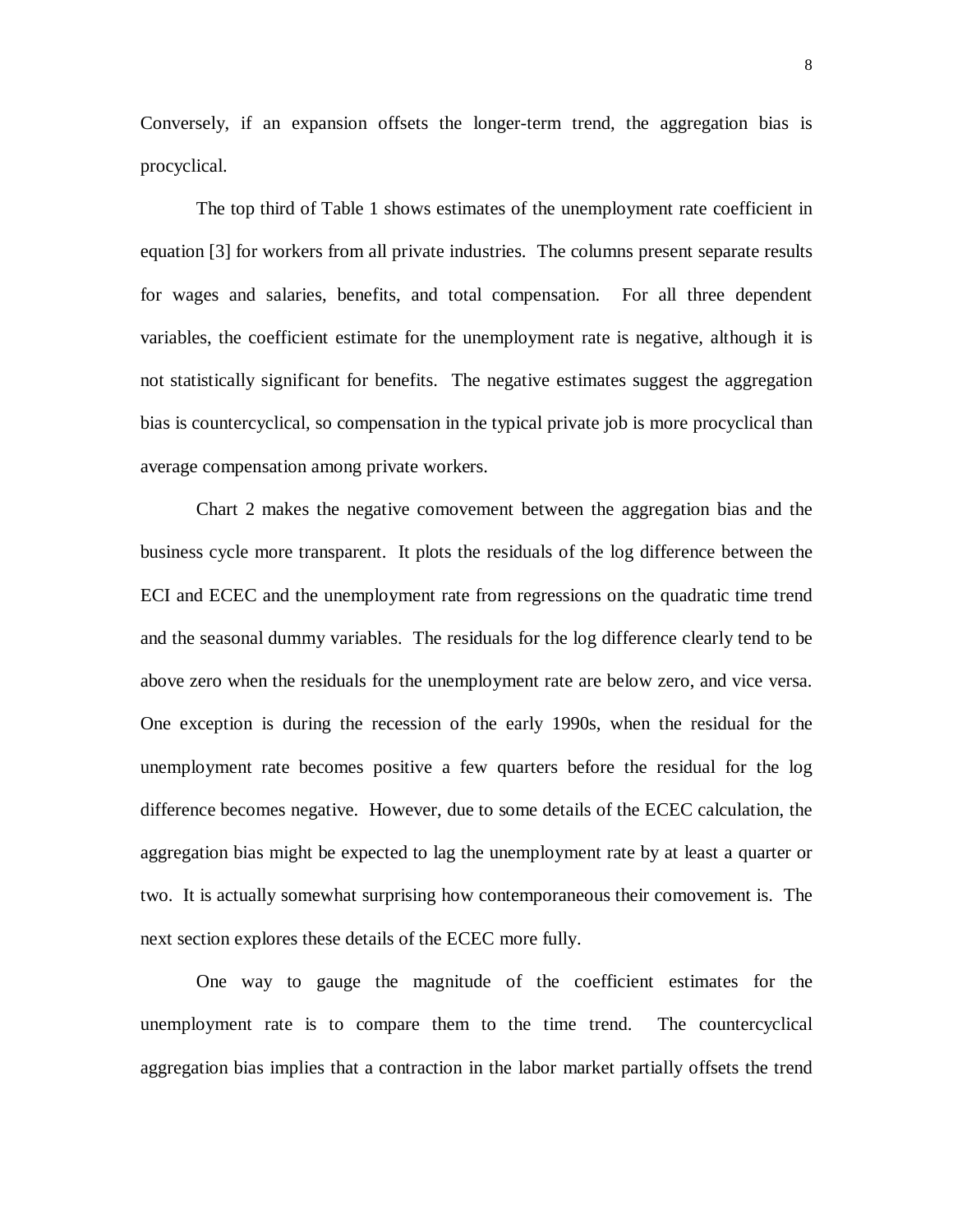toward lower-compensation jobs. Between June 1986 and September 1997, the median unemployment rate is 5.9, while the maximum is 8.4. For wages and salaries, an increase in the unemployment rate from 5.9 to 8.4 reduces the expected log difference between the ECI and the ECEC by 0.01. Equation [3] specifies the time trend as quadratic, but evaluated at the median for the period, the estimated time trend must be multiplied by 8.1 quarters to equal 0.01. Thus, for wages and salaries, an increase unemployment rate from the median to the maximum offsets about two years of the trend shift toward lowercompensation jobs.

For benefits and total compensation, the estimates for the unemployment rate coefficients are smaller in magnitude relative to their time trends. For total compensation, an increase in the unemployment rate from 5.9 to 8.4 offsets about five quarters of the trend shift toward lower-compensation jobs. For benefits, where the coefficient estimate is not statistically significant, the same increase in the unemployment rate offsets only about two and a half quarters of the time trend. The shorter offset period for benefits is due at least in part to the stronger trend in the shift toward lowercompensation jobs.

To summarize the results so far, after controlling for trend and seasonal effects, the aggregation bias is countercyclical, at least for wages and salaries. Thus, movement in the average compensation in the labor market tends to understate the procyclical movement of compensation for the typical job.

#### *Panel effects in the ECEC*

The analysis so far ignores details of the calculation of the ECEC that potentially affect the results. As mentioned above, jobs in the NCS sample are scheduled to remain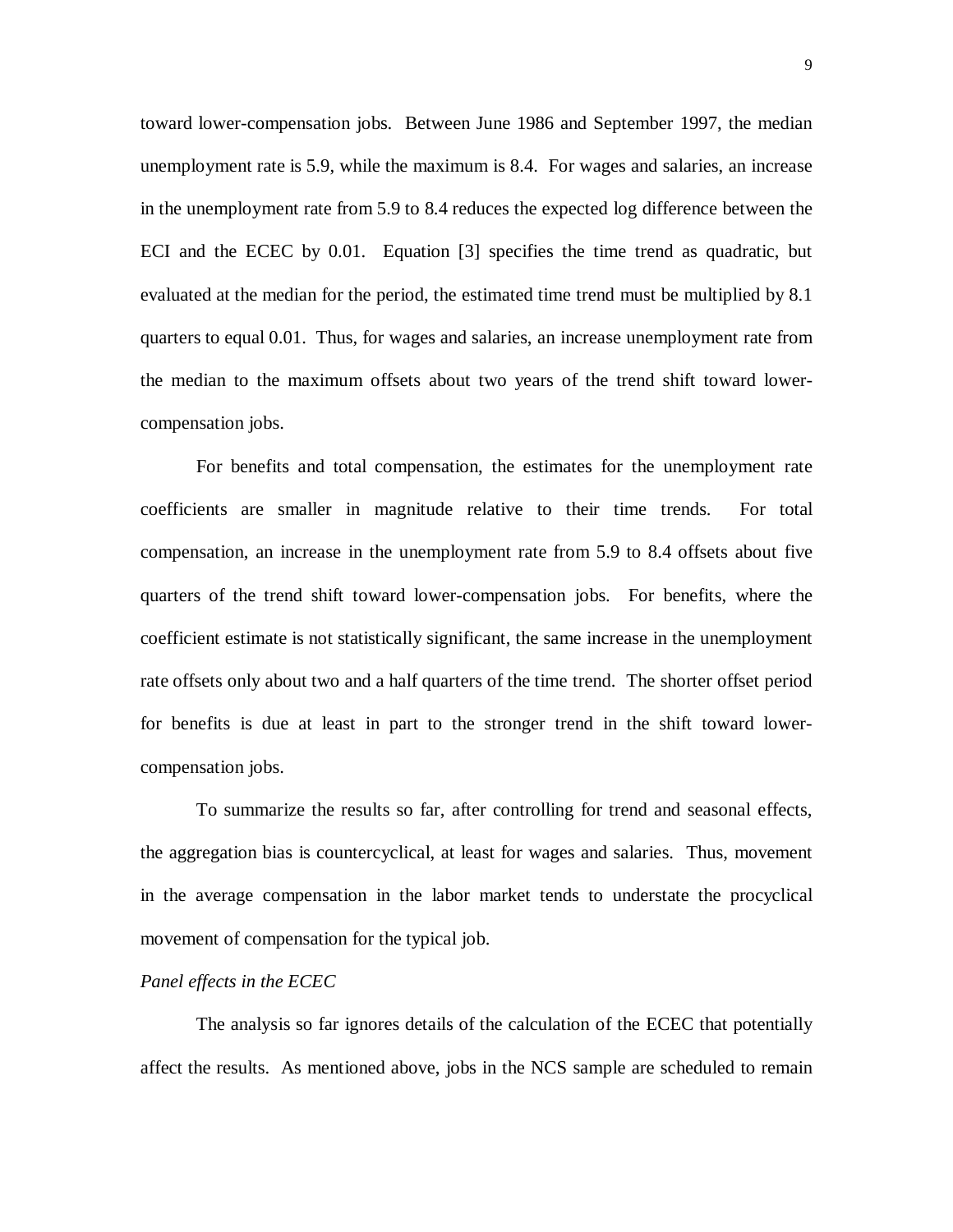for four to five years after they enter the calculation of the ECI and the ECEC. This design suits the ECI. The BLS introduced the ECEC as a byproduct of the ECI because data users wanted a level series in addition to the index series. Ideally, for purposes of the ECEC, the entire sample would be replenished each quarter. However, the average overlap for the set of jobs matched between  $t-1$  and  $t$  and between  $t$  and  $t+1$  was 91 percent for June 1986 through December 1997, so the sample is replenished slowly. At the lower level of aggregation, compensation for each industry-occupation category differs between the ECI and the ECEC only to the degree to which the sample is replenished. Therefore, a general trend in the labor market toward lower-compensation jobs may show up as cyclical movement if the replenishment scheme of the NCS corresponds to the business cycle.

Three extensions to the initial results attempt to control for this. First, separate results are presented for goods-producing and service-producing industries. Second, direct measures of the replenishment scheme are included in the regressions as control variables. Third, the ECEC series are replaced by experimental ECEC series, which attempt to remove panel effects due to sample replacement.

Until recently, the NCS used an industry rotation system. Each quarter, a group of two-digit industries was chosen to have its sample replaced. All establishments from these industries left the sample and replacement establishments entered the sample. Therefore, any split by industry group produces two samples with quite different time patterns for their replenishment. The bottom two-thirds of Table 1 shows results separately for goods-producing industries, which are mining, construction, and manufacturing, and service-producing industries, which are the balance of industries.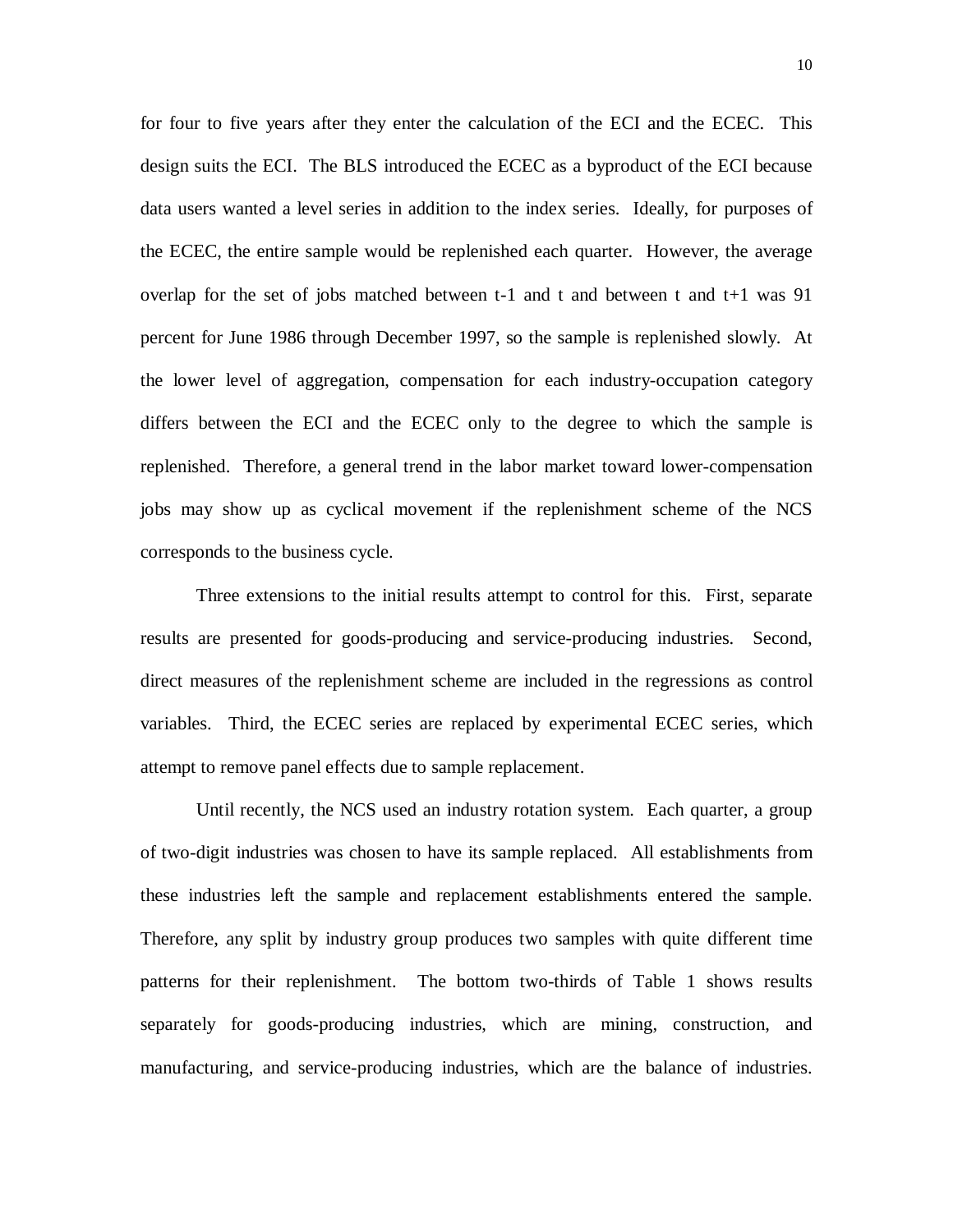This split is not on the theoretic grounds that these are separate labor markets or that the aggregation bias is larger for one industry group than the other. It is merely to compare two groups with different replenishment schedules. The groups are not equal in size. In September 1997, service-producing industries contained about three-quarters of employment, while goods-producing industries contained one-quarter. Also, the unemployment rate now corresponds to the relevant industry group.

Splitting the sample by industry group has a large effect on the estimate of the aggregation bias. For the goods-producing industries, the coefficient estimates for the unemployment rate are small in magnitude and not statistically significant. In contrast, for service-producing industries, the coefficient estimates for wages and salaries and total compensation remain statistically significant, and they become larger in magnitude. Chart 3 shows the residuals after the regression on the time trend and the seasonal variables for wages and salaries in service-producing industries. As in Chart 2, the negative comovement between the residuals for the log difference and the unemployment rate is apparent. In fact, removing the goods-producing industries strengthens the countercyclical movement of the aggregation bias.

A second test for the effect of the sample replenishment on the results is to include a direct measure of the replenishment scheme in the regressions as a control variable. The variable used is the average time in the NCS among quotes in the quarter's sample. The percent of overlap between matched jobs from one quarter to the next was also tried, but the time-in-sample variable seems more appropriate. The log difference between the ECI and the ECEC is a cumulative measure of the divergence in the two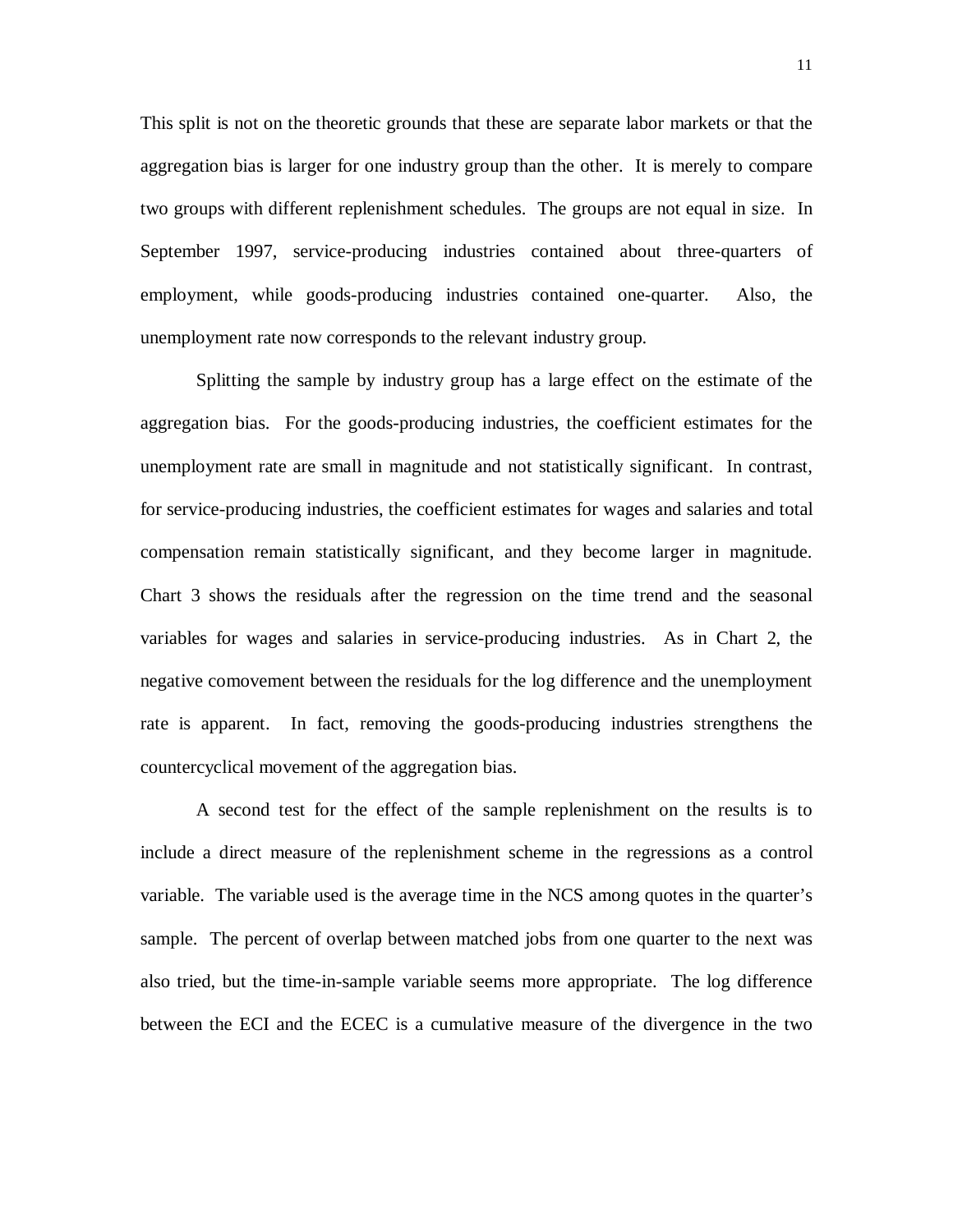series. Correspondingly, the average time in sample for the jobs is a cumulative measure of the replenishment scheme.

Chart 4 demonstrates the effect of including the time-in-sample variable. It shows two sets of residuals for the log difference between the ECI and ECEC for benefits in goods-producing industries. The first set is from a regression on the quadratic time trend and the seasonal variables, which determines the statistically insignificant coefficient estimate in the middle of Table 1. The second set is from the same regression, but with the average time in the NCS for the quarter's sample added an explanatory variable. The residuals without the time-in-sample variable reveal when the manufacturing industries had their sample replenished, at the end of 1989 and again in 1994. They show a sawtooth pattern, which is expected for the detrended difference between two series that differ only because jobs entering the sample have lower compensation than the jobs they replace. However, including the time-in-sample variables removes the sawtooth pattern. In fact, the residuals start to show a bit of the cyclical pattern. With the time-in-survey variable included in equation [3], the coefficient estimate for benefits in goods-producing industries becomes statistically significant at –0.0032 with a standard error of 0.0014. For service-producing industries, including the time-in-sample variable has little effect on the estimates for the unemployment rate coefficient.

The final test for the effect of replenishment uses experimental ECEC series, which attempt to lessen the panel effects. The update procedure in equation [2] requires a job to be in the NCS at least one quarter before it enters the calculation of the ECI. Because the ECEC uses the same production sample as the ECI, jobs enter its calculation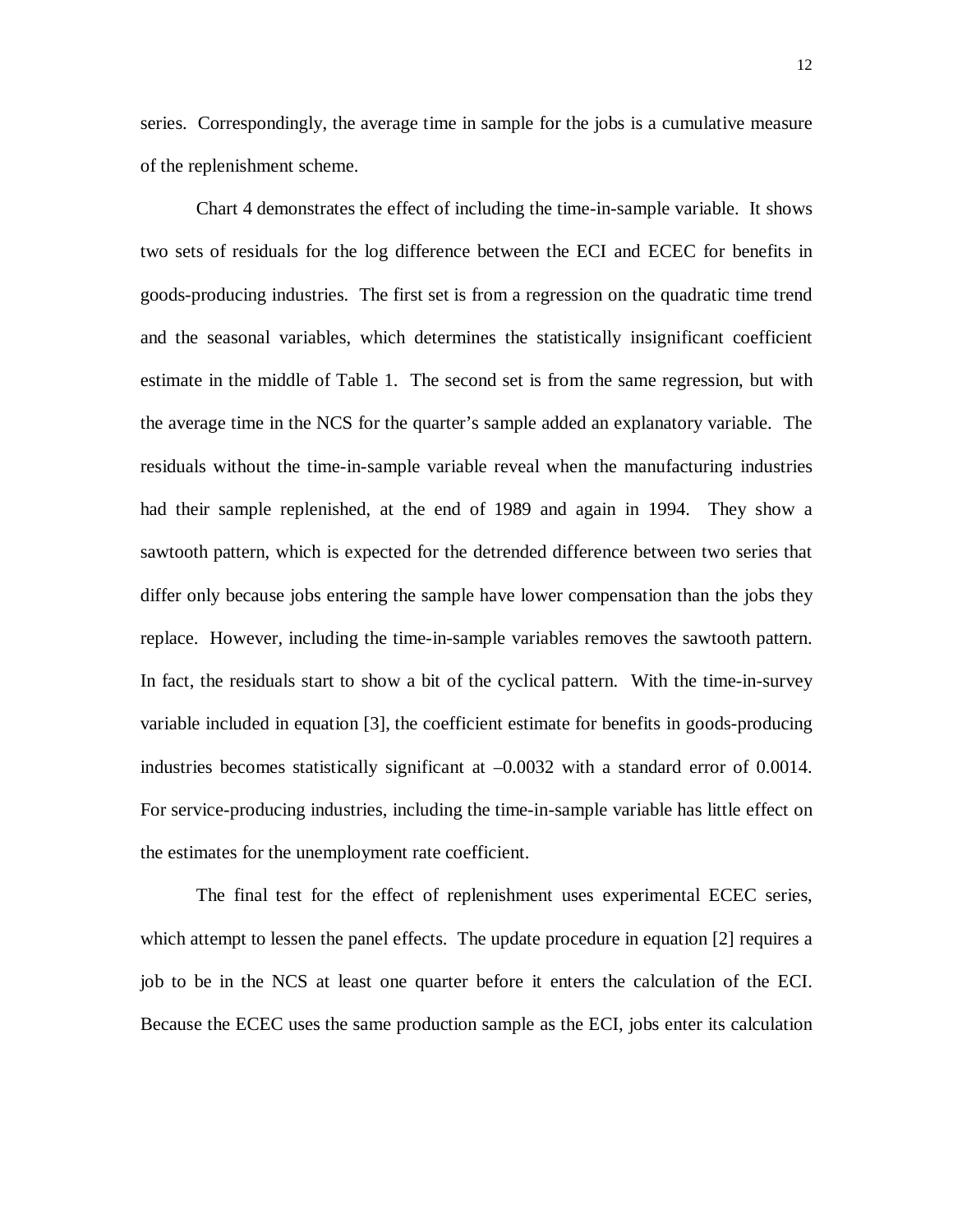with at least a one-quarter lag.<sup>3</sup> Therefore, the first experimental ECEC introduces jobs into its calculation more quickly than the published estimates. However, the estimates for the unemployment rate coefficients do not change much.

A more radical experimental ECEC uses the quarter of overlap between exiting and replacement quotes to smooth the transition to the replacement quotes. Assume that, after accounting for sampling variation, the difference in compensation between the incoming and outgoing jobs in the overlap quarter represents bias that has accumulated in the outgoing panel. Assume further that this bias accumulates at a constant rate as the panel ages. Compensation in previous quarters can then be adjusted by the bias estimate. This adjustment smoothes the transition to the replacement jobs, and it also helps to account for the lack of representativeness of the sample due to its infrequent replenishment.

Table 2 shows estimates for the unemployment rate coefficient after this experimental ECEC replaces the standard ECEC. Because the adjustment for the bias becomes available only after the jobs rotate out of the sample, the time period runs only through June 1994. Even though the time period is shorter, the standard errors for the coefficient estimates are smaller than in Table 1, which likely results from the smoother ECEC series. Consequently, the coefficient estimates when the log difference in benefits is the dependent variable become statistically significant. For wages and salaries, the magnitude of the coefficient estimates is smaller in Table 2 than Table 1. However, this

-

<sup>&</sup>lt;sup>3</sup> Beginning in March 1996, the production samples for the ECI and ECEC have differed slightly. Their difference is due primarily to a treatment of suppression codes. It is not due to a faster introduction of jobs into the calculation of the ECEC. This paper replicates the ECI and ECEC estimates using programs written by the Compensation Research Group of the Office of Compensation and Working Conditions at the BLS. The production samples for these replications are identical.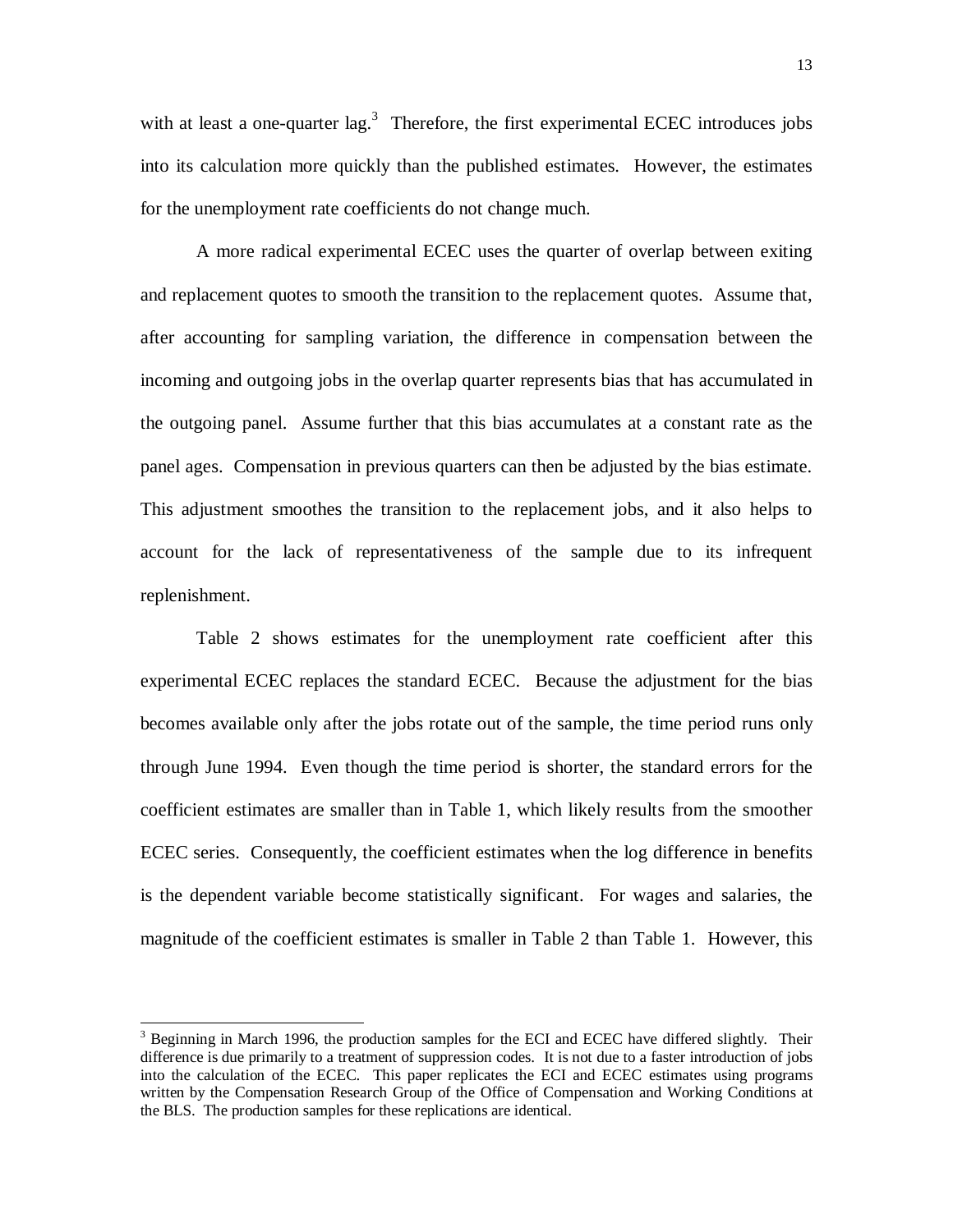is due in part to the different time period. When the sample is restricted to the shorter time period, the estimates using the standard ECEC are more similar.

 In summary, although the structure of the ECI sample scheme is not ideal for the calculation of the ECEC, panel effects do not seem to drive the finding of a countercyclical aggregation bias. Both incorporating direct measures of the replenishment scheme and using the experimental ECEC series tends to strengthen, rather than weaken, the evidence for a countercyclical bias.

### *Results using the average hourly earnings from the CES*

Perhaps the best-known average wage series the BLS produces is the average hourly earnings series from the Current Employment Survey (CES) program. The results comparing the ECI and ECEC therefore raise the question of whether a countercyclical aggregation bias also results from comparing the ECI and the CES.

The ECI must be modified to match the scope and concepts of the CES. When the log difference between the modified ECI and average hourly earnings from the CES is the dependent variable in equation [3], the estimate for the unemployment rate coefficient is actually positive and marginally significant at twelve percent. However, the positive correlation is due to a mechanical difference between how the two series account for overtime. The NCS collects overtime hours for a job only when it enters the survey. Overtime hours are held constant in subsequent quarters. Consequently, the update procedure in equation [2] ensures that the modified ECI for wages and salaries plus overtime is virtually identical to the ECI for wages and salaries.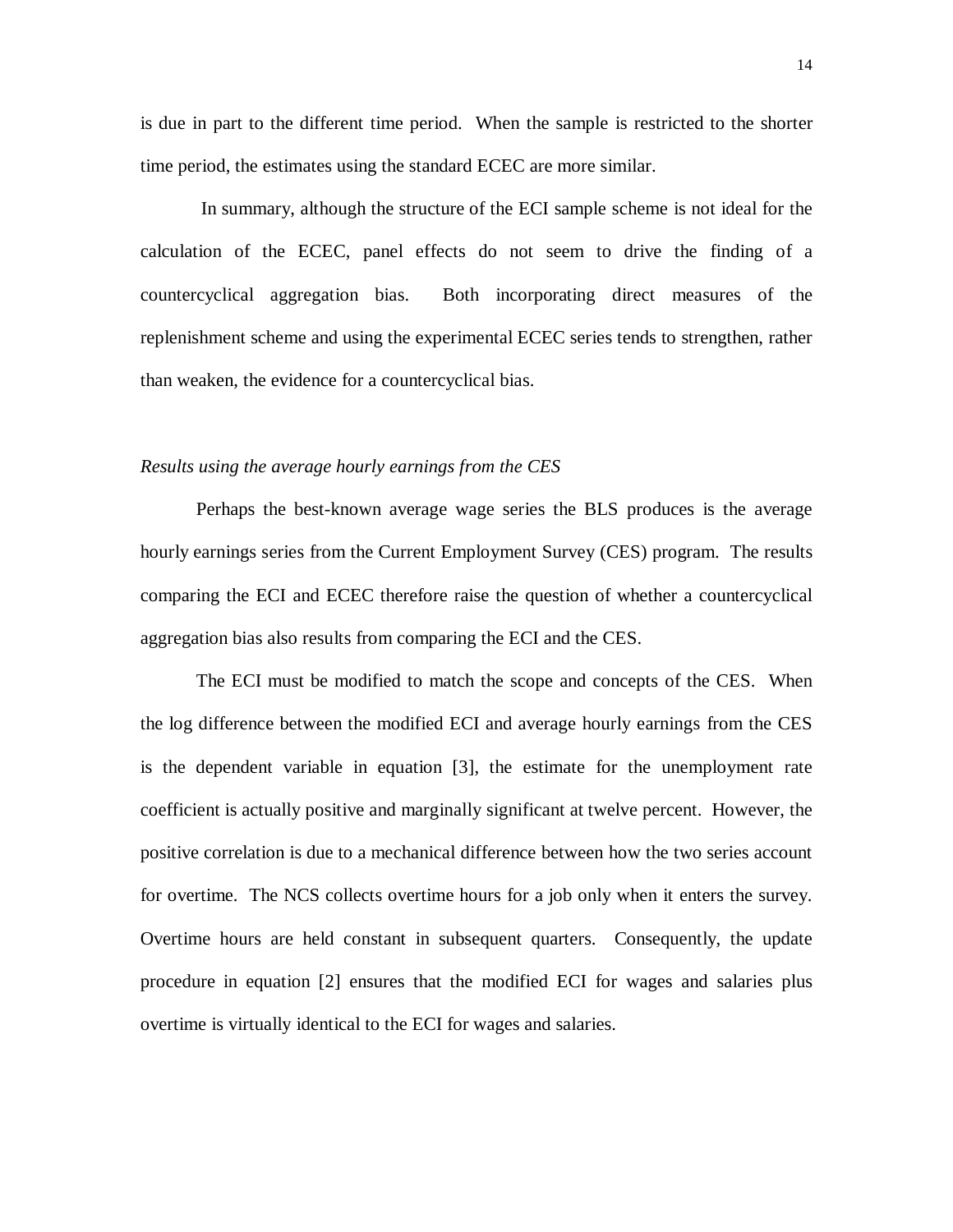Separate regression results for industry groups demonstrate the effect of the collection of overtime. For nonsupervisory workers in service-producing industries, the coefficient estimate for the unemployment rate is negative, though not statistically significant. In contrast, for production workers in manufacturing industries, where overtime hours are more prevalent, the corresponding coefficient estimate for the unemployment rate is positive and statistically significant.

The procyclical estimate of the aggregation bias for production workers in manufacturing is due entirely to the procyclicality of overtime hours in the CES. When the dependent variable in equation [3] is the log difference between the ECI for wages and salaries and straight-time hourly earnings from the CES, the estimate for the unemployment rate coefficient is not statistically significant and very close to zero. Thus, the procyclical movement of overtime hours in the CES drives the procyclical estimate for the aggregation bias. There is no additional evidence for either a procyclical or a countercyclical aggregation bias. However, it may be too much to expect two surveys with disparate methods of data collection to show more than a long-run correspondence. Abrahams, Spletzer, and Stewart (1998) describes the calculation of average hourly earnings from the CES.

### **IV. Summary**

This paper defines aggregation bias as the difference over the business cycle between compensation in the typical job and average compensation in the labor market. It compares the Employment Cost Index with the Employer Cost for Employee Compensation, both of which are based on the same micro data from the National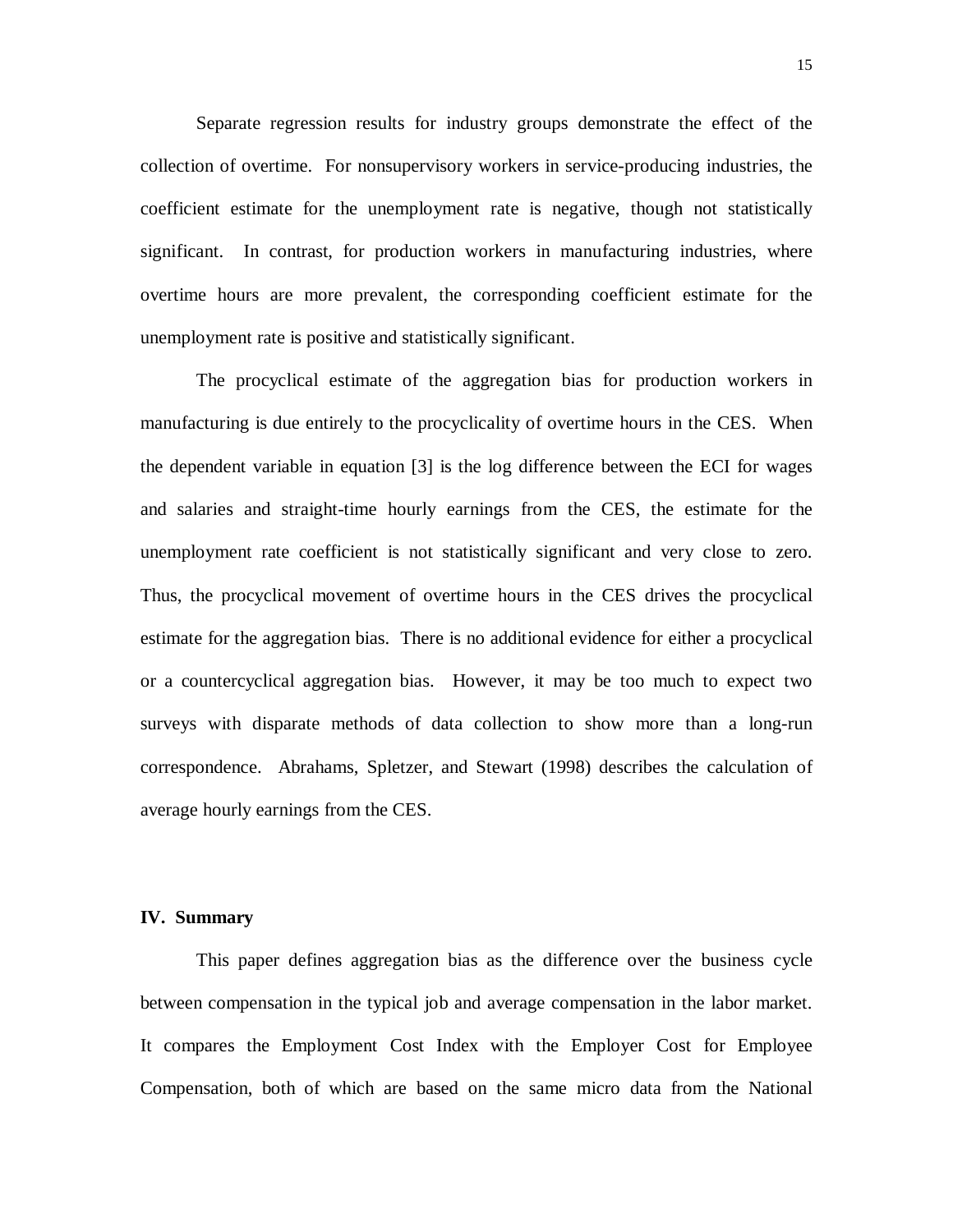Compensation Survey. The results suggest that the aggregation bias is countercyclical, so compensation in the typical job is more procyclical than average compensation in the labor market.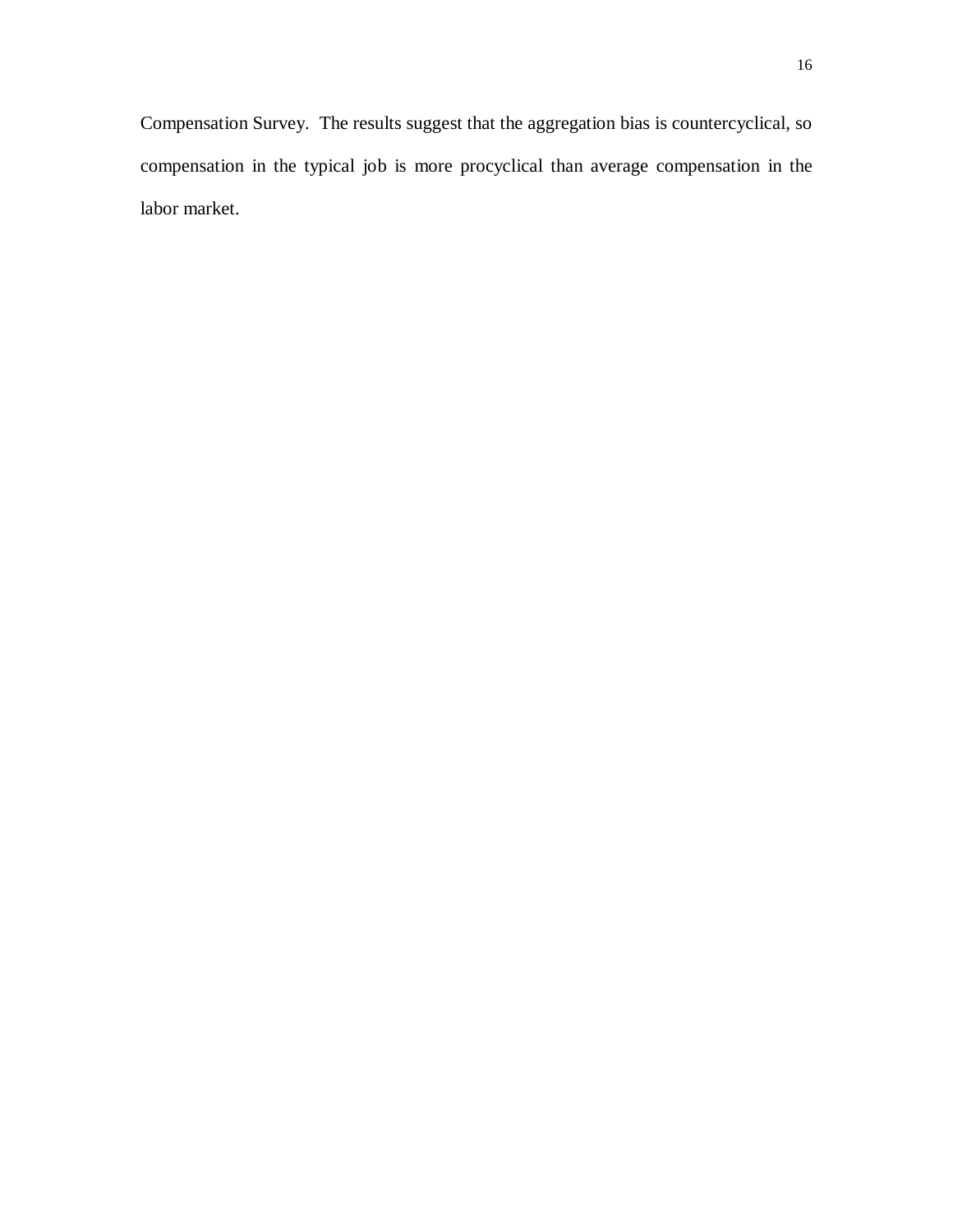# **References**

- Abraham, Katharine G. and John C. Haltiwanger. "Real Wages and the Business Cycle." Journal of Economic Literature, vol. 33 no. 3, September 1995: 1215-1264.
- Abraham, Katharine G., James Spletzer, and Jay Stewart. "Divergent Trends in Alternative Wage Series," forthcoming in Labor Statistics Measurement Issues, Haltiwanger, Manser, and Topel eds., University of Chicago Press, 1998.
- Bils, Mark. "Real Wages over the Business Cycle: Evidence from Panel Data." Journal of Political Economy, vol. 93 no. 4, 1985: 666-689.
- Lettau, Michael K., Mark A. Loewenstein, and Aaron T. Cushner. "Explaining the Differential Growth Rates of the ECI and the ECEC." Compensation and Working Conditions, vol. 2 no. 2, Summer 1997: 15-23.
- Manser, Marilyn E. "Real Wages Over the Business Cycle: Estimates Using A Fixed-Weight Wage Index." BLS Working Paper no. 187, June 1988.
- Schwenk, Albert E. "Measuring Trends in the Structure and Levels of Employer Costs for Employee Compensation." Compensation and Working Conditions, vol. 2 no. 2, Summer 1997: 3-14.
- Solon, Gary, Robert Barsky, and Jonathon A. Parker. "Measuring the Cyclicality of Real Wages: How Important is Composition Bias?" Quarterly Journal of Economics, vol. 109 no. 1, February 1994: 1-25.
- Solon, Gary, Warren Whatley, and Ann Huff Stevens. "Wage Changes and Intrafirm Job Mobility Over the Business Cycle: Two Case Studies." Industrial and Labor Relations Review, vol. 50 no. 3, April 1997: 402-415.
- U.S. Bureau of Labor Statistics. BLS Handbook of Methods, U.S. Department of Labor, Bulletin 2490, April 1997.
- Wilson, Beth Anne. "Movements of Wages Over the Business Cycle: An Intra-Firm View." Manuscript, Federal Reserve Board, December 1996.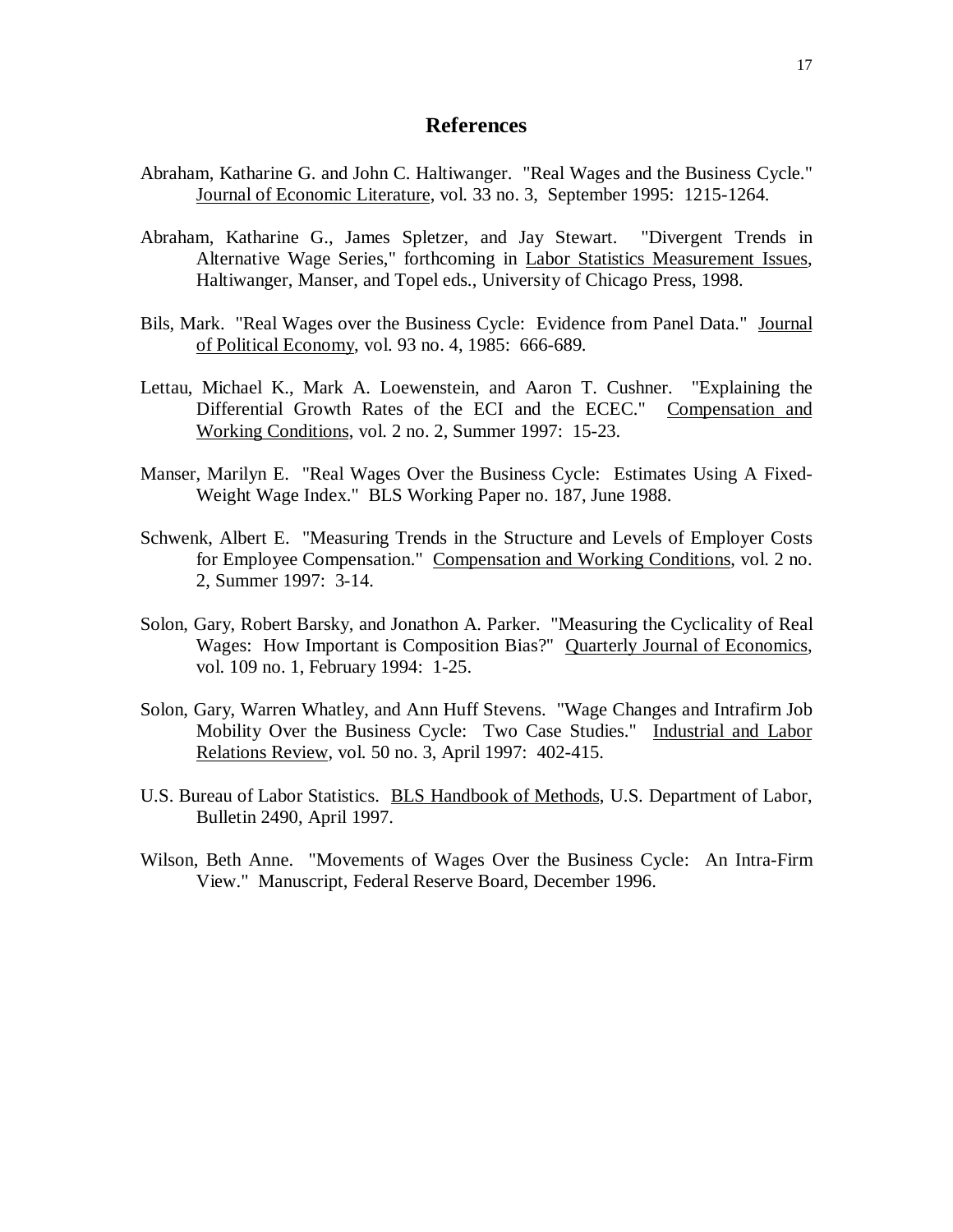|                                         | <b>Wages and Salaries</b> | <b>Benefits</b> | Compensation           |
|-----------------------------------------|---------------------------|-----------------|------------------------|
| workers in all private industries       |                           |                 |                        |
| unemployment rate                       | $-0.0040**$               | $-0.0034$       | $-0.0034**$            |
|                                         | (0.0013)                  | (0.0028)        | (0.0016)               |
| autocorrelation of residual             | 0.52                      | 0.63            | 0.63                   |
| number of quarters                      | 47                        | 47              | 47                     |
| workers in goods-producing industries   |                           |                 |                        |
| unemployment rate                       | $-0.0009$                 | $-0.0022$       | $-0.0013$              |
|                                         | (0.0018)                  | (0.0029)        | (0.0020)               |
| autocorrelation of residual             | 0.70                      | 0.61            | 0.66                   |
| number of quarters                      | 47                        | 47              | 47                     |
| workers in service-producing industries |                           |                 |                        |
| unemployment rate                       | $-0.0078$ **              | $-0.0050$       | $-0.0068$ <sup>*</sup> |
|                                         | (0.0016)                  | (0.0039)        | (0.0020)               |
| autocorrelation of residual             | 0.39                      | 0.58            | 0.52                   |
| number of quarters                      | 47                        | 47              | 47                     |

# **Table 1** Regression Results for Log Difference between the ECI and the ECEC Coefficient Estimates for the Unemployment rate

Standard errors are in parentheses; \* indicates statistical significance at 10%; \*\* indicates statistical significance at 5%. All regressions also include a quadratic time trend and seasonal dummy variables.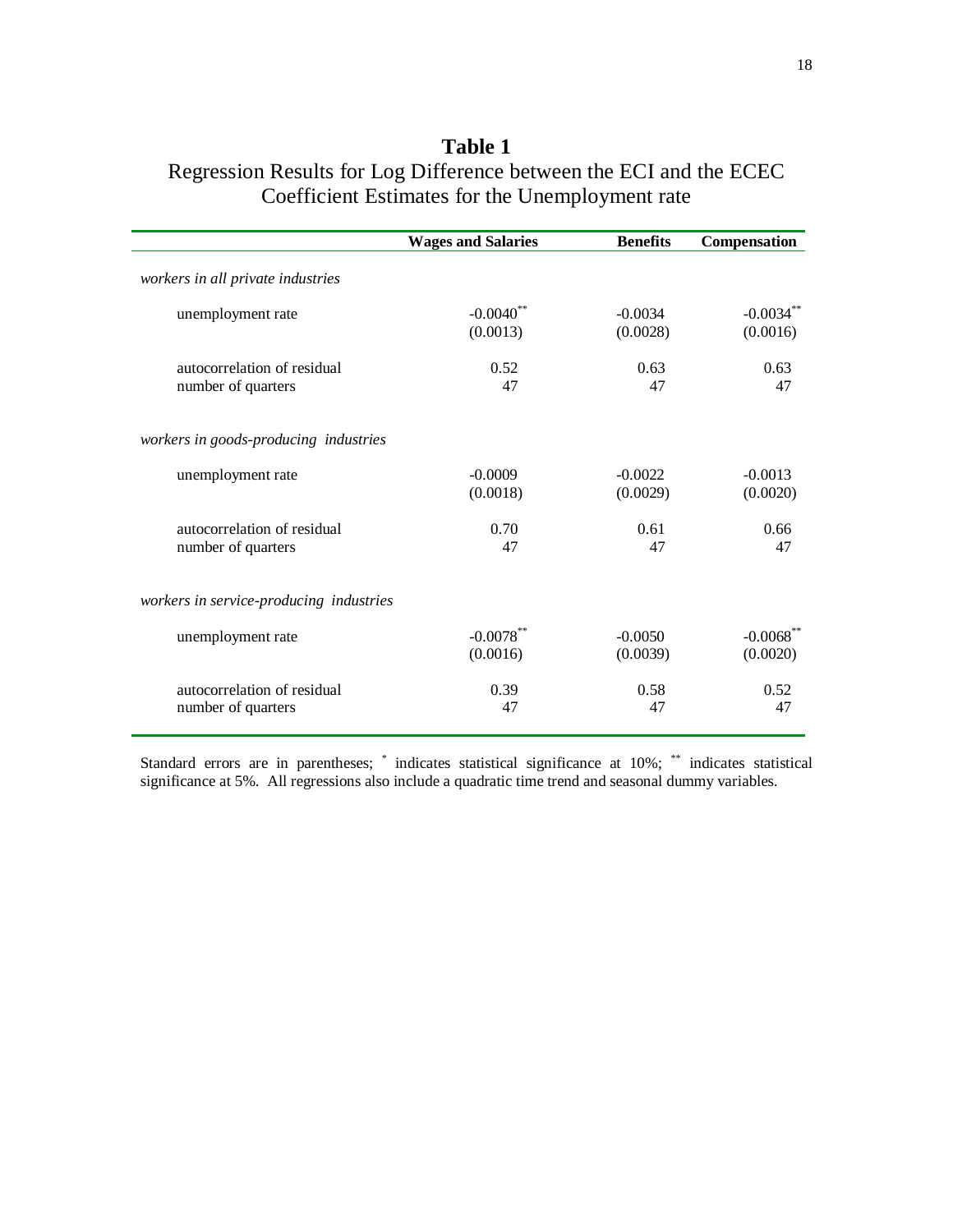# **Table 2** Regression Results for Log Difference between the ECI and the Experimental ECEC Coefficient Estimates for the Unemployment rate

|                                         | <b>Wages and Salaries</b> | <b>Benefits</b> | Compensation           |
|-----------------------------------------|---------------------------|-----------------|------------------------|
| workers in all private industries       |                           |                 |                        |
| unemployment rate                       | $-0.0021$ <sup>*</sup>    | $-0.0036$ **    | $-0.0025$              |
|                                         | (0.0009)                  | (0.0010)        | (0.0008)               |
| autocorrelation of residual             | 0.40                      | 0.32            | 0.32                   |
| number of quarters                      | 33                        | 33              | 33                     |
| workers in goods-producing industries   |                           |                 |                        |
| unemployment rate                       | $-0.0005$                 | $-0.0019$ **    | $-0.0011$ <sup>2</sup> |
|                                         | (0.0006)                  | (0.0005)        | (0.0004)               |
| autocorrelation of residual             | 0.32                      | $-0.04$         | 0.07                   |
| number of quarters                      | 33                        | 33              | 33                     |
| workers in service-producing industries |                           |                 |                        |
| unemployment rate                       | $-0.0044$ <sup>*</sup>    | $-0.0075$ **    | $-0.0050$ **           |
|                                         | (0.0015)                  | (0.0020)        | (0.0014)               |
| autocorrelation of residual             | 0.42                      | 0.44            | 0.44                   |
| number of quarters                      | 33                        | 33              | 33                     |

Standard errors are in parentheses; \* indicates statistical significance at 10%; \*\* indicates statistical significance at 5%. All regressions also include a quadratic time trend and seasonal dummy variables.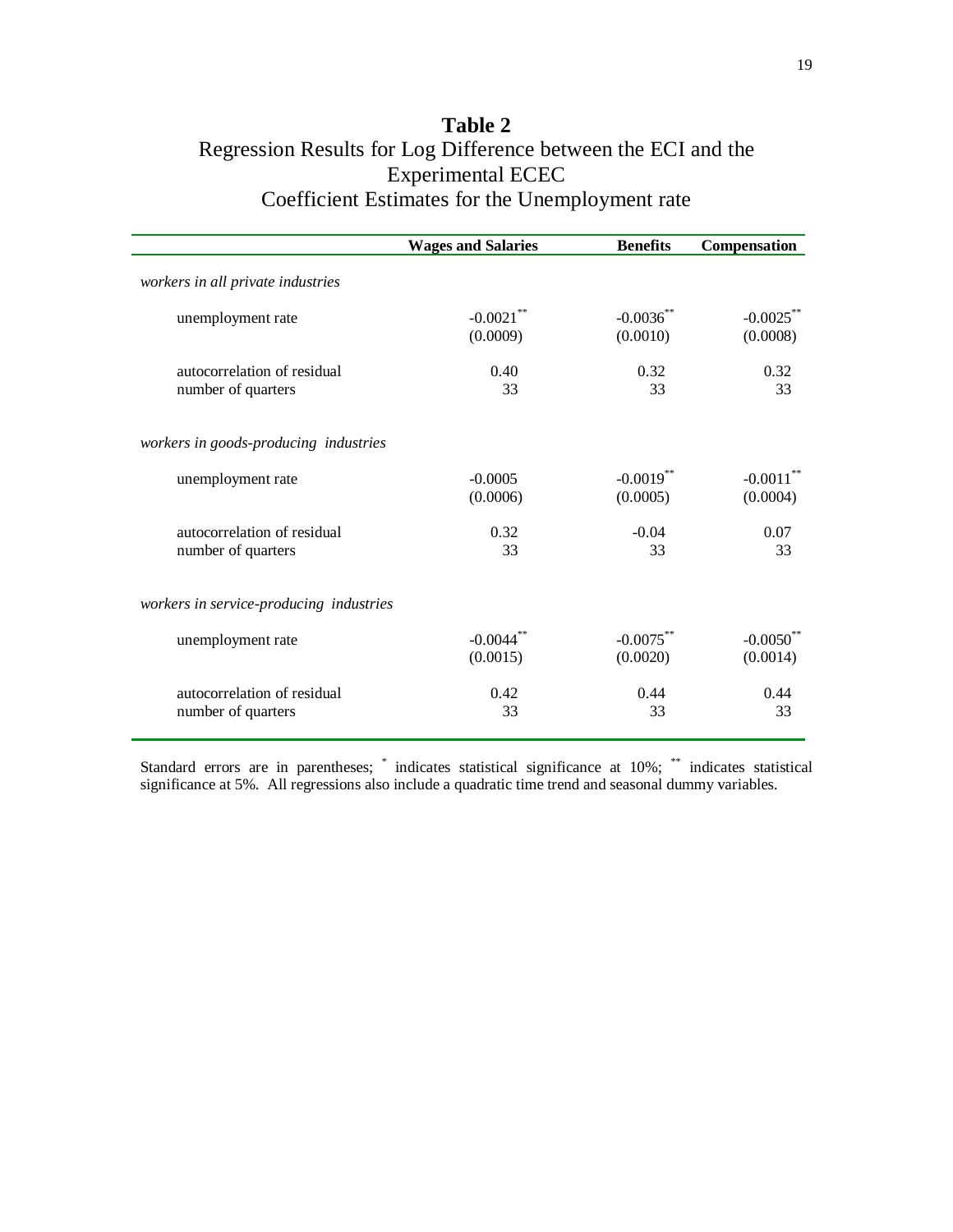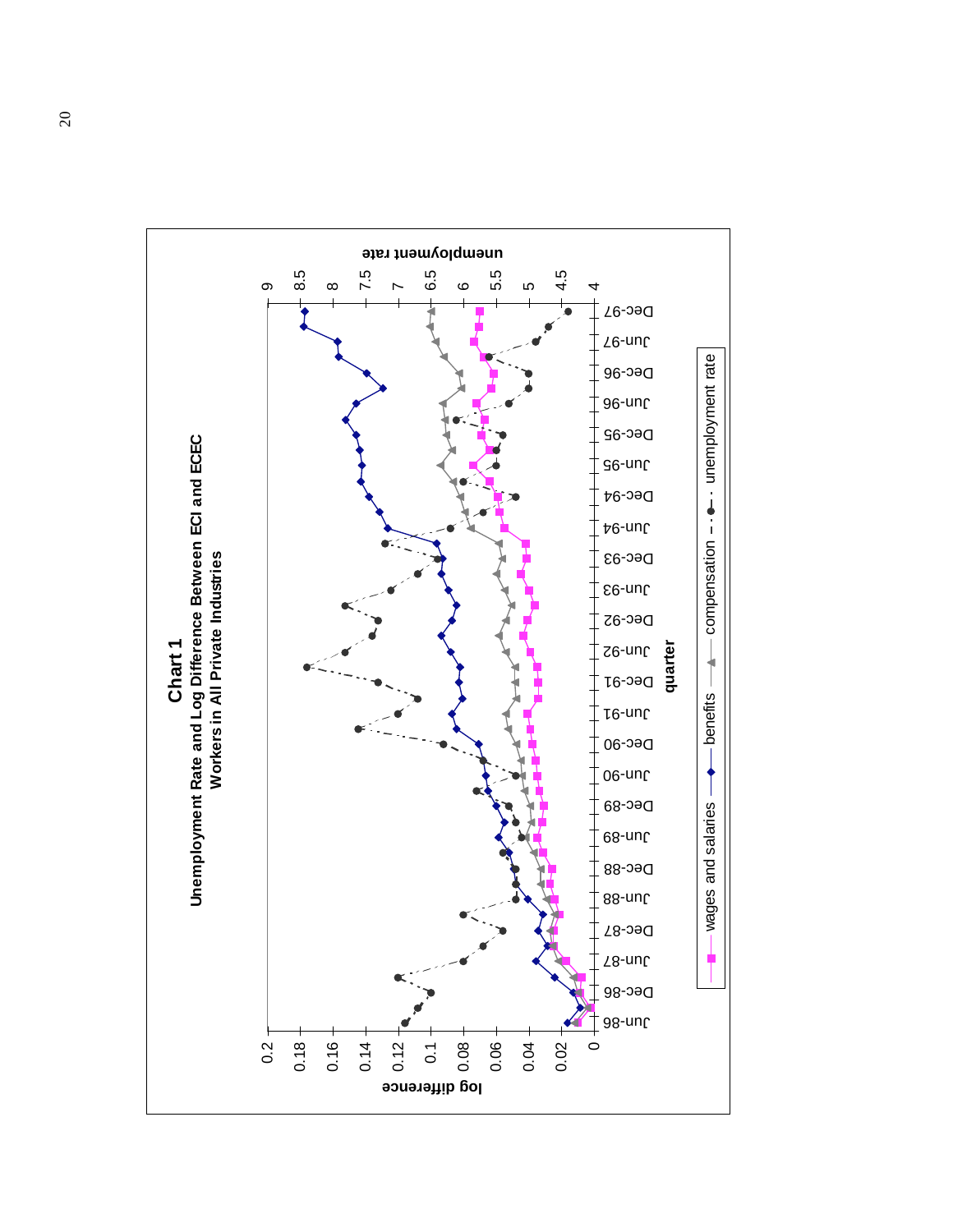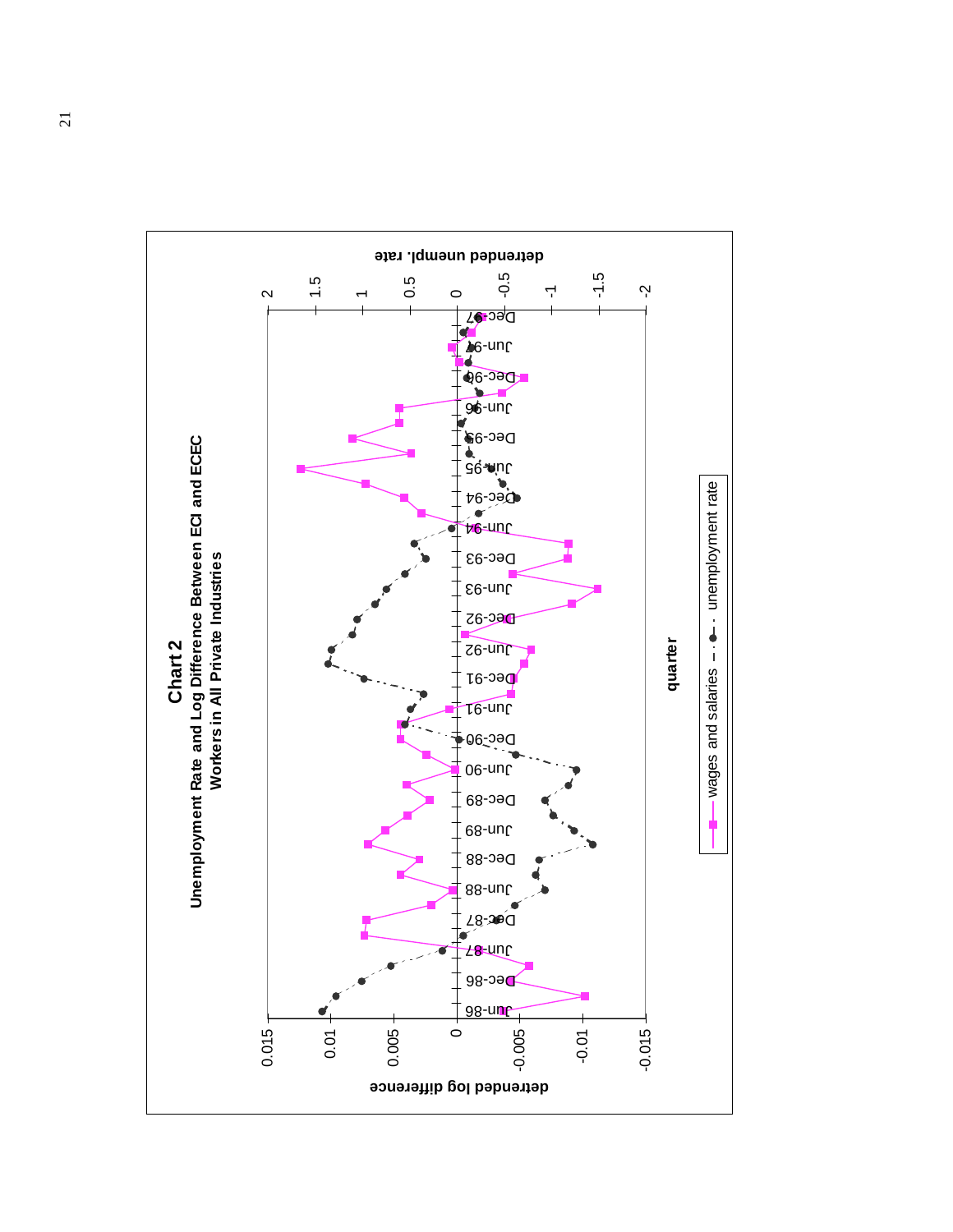